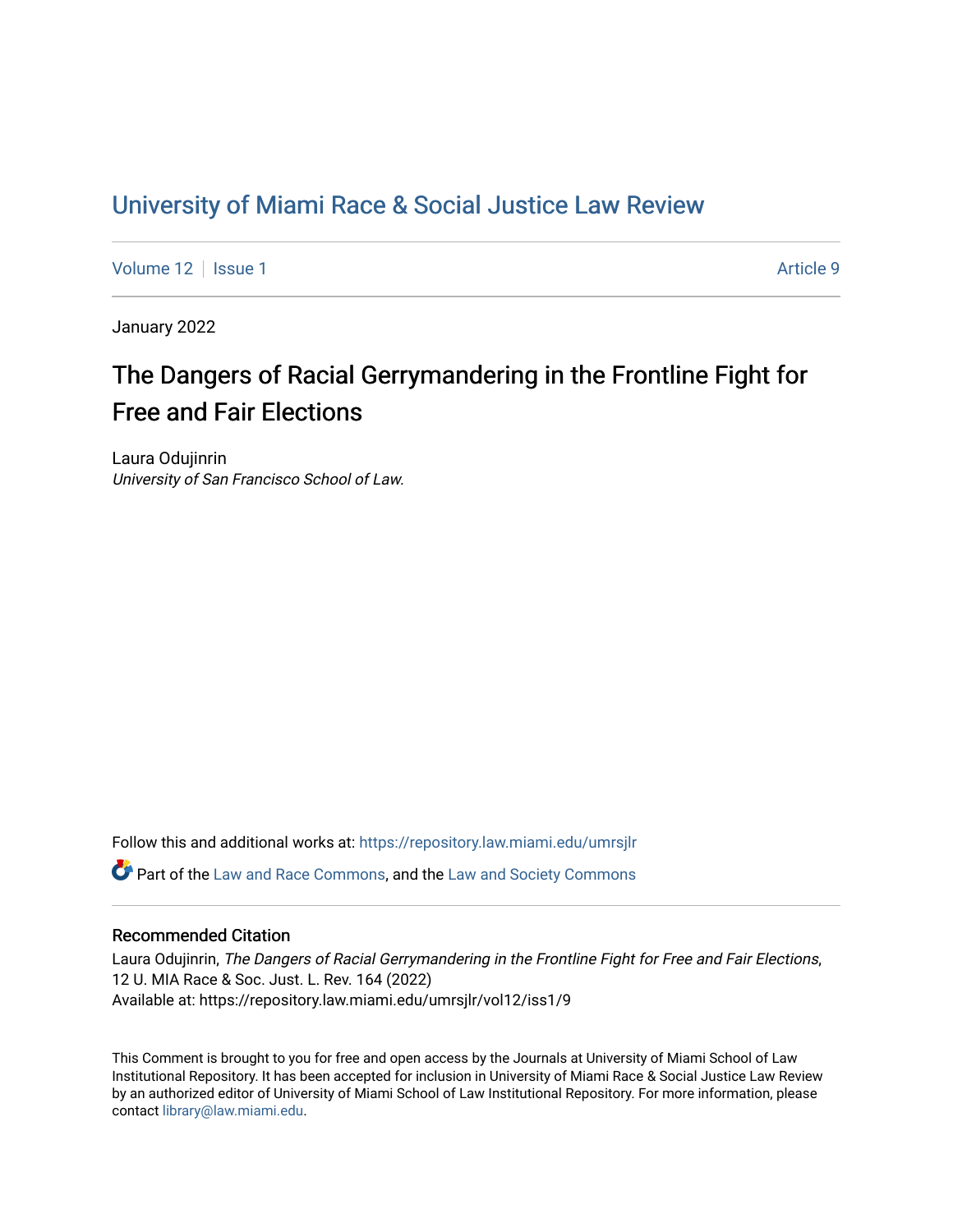# The Dangers of Racial Gerrymandering in the Frontline Fight for Free and Fair Elections

# Laura Odujinrin<sup>\*</sup>

*Since its founding, the United States has counted democratic elections as a fundamental tenet of democracy. Redistricting ensures that elections are free, fair, and representative of the people. This process requires that every ten years, after the national census, congressional, state, and local districts are redrawn, if necessary, to reflect changes in population to ensure that district populations are equal. What should be a simple calculation, has become step one in a political party's bid to maintain or gain power. This has led to countless legal battles and minority populations left without adequate representation. In turn, this lack of representation perpetuates the systemic racism upon which this country was founded. Gerrymandering, particularly racial gerrymandering, is a foundational step in ensuring the exclusion of underrepresented communities from voting. The 2020 election concluded with many seat flips by a slim margin of votes, along with the record voter turn-out and resulting litigation, which suggests that the battle of redistricting following the 2020 census is bound to be an intense one.* 

*This Comment defines gerrymandering, its types, and strategies as well as lays out the legal framework for racial gerrymandering litigation. It focuses past on censuses and what can be expected* 

J.D. Candidate, 2022, University of San Francisco School of Law. I would like to thank Gregory Blaine for his help and inspiration in choosing this topic. I would also like to thank Kolapo Odujinrin, Amy Metzgar, and Lila Garlinghouse for their patience throughout the ideation and writing process, and their thoughtful edits and feedback on this piece. Finally, I would like to thank the members of the University of Miami Race & Social Justice Law Review for choosing to publish this Comment and for all of their hard work bringing this piece to fruition.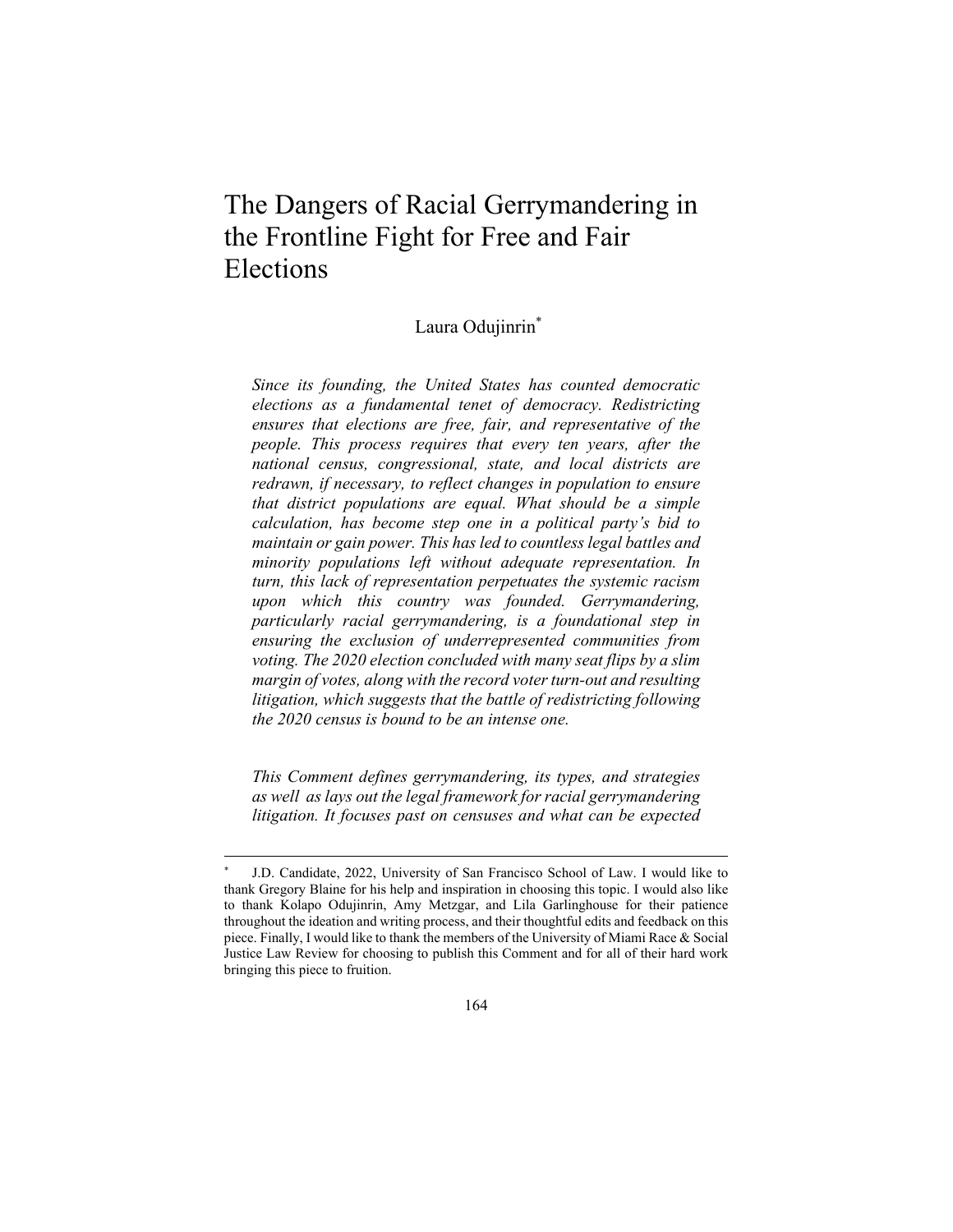*out of the 2020 census results. The impact of racial gerrymandering on minority and underrepresented communities including voter suppression, systematic racism, and a lack of representation in government cannot be understated. The Comment concludes with possible solutions to prevent racial gerrymandering in the future. Ultimately, the author demonstrates that the fight for fair and free access to voting is stronger than ever.*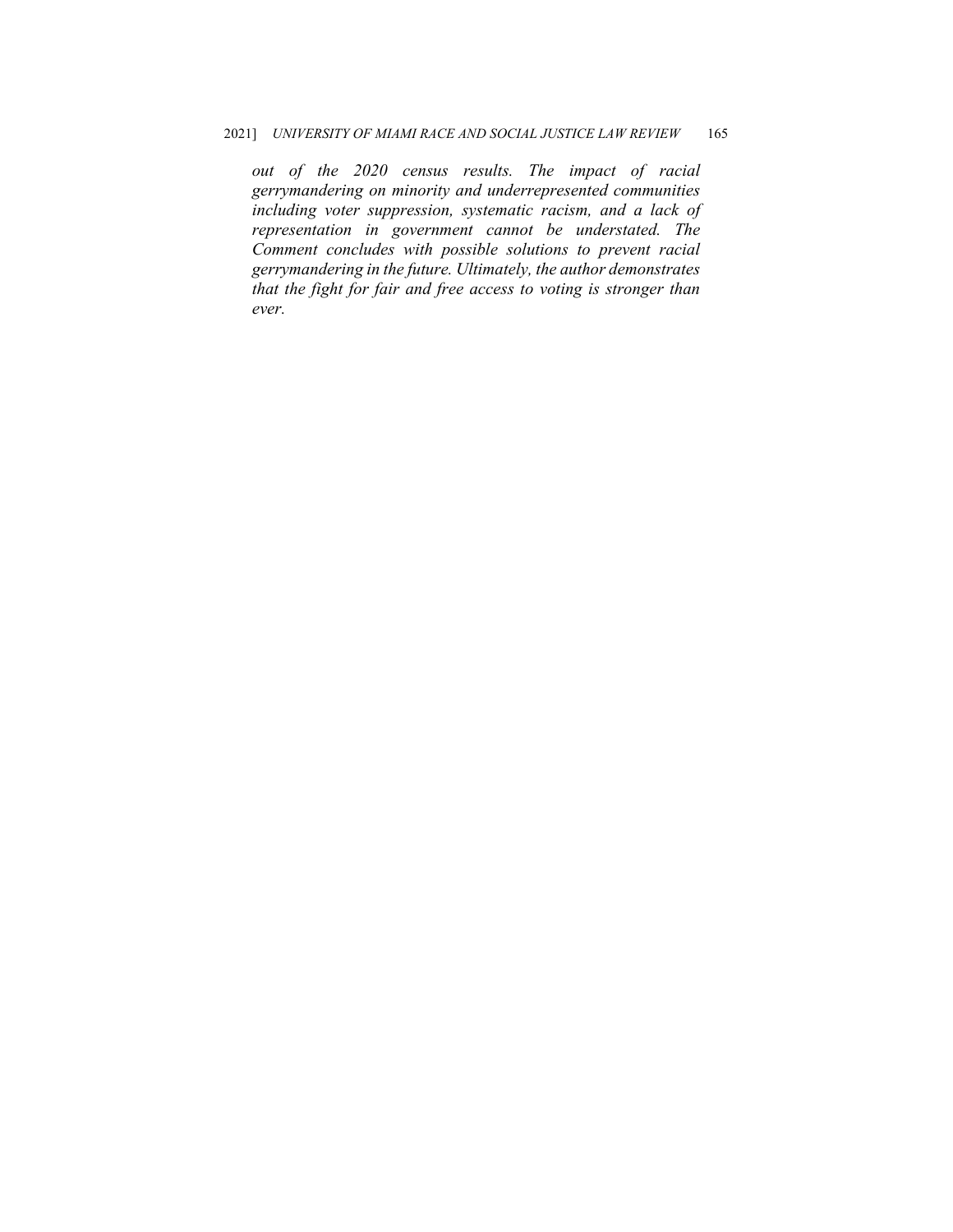# TABLE OF CONTENTS

| I.      |                                                                                |  |
|---------|--------------------------------------------------------------------------------|--|
|         | $\mathfrak{a}$ .                                                               |  |
|         | h.                                                                             |  |
|         |                                                                                |  |
| $\Pi$ . |                                                                                |  |
|         | $\mathfrak{a}$ .                                                               |  |
|         | $h_{\cdot}$                                                                    |  |
|         | c. The Equal Protection Clause of the Fourteenth Amendment 173                 |  |
|         |                                                                                |  |
|         | İ.                                                                             |  |
|         | Section 5 and Section 4(b) of the Voting Rights Act 176                        |  |
| III.    |                                                                                |  |
|         | $\overline{a}$                                                                 |  |
|         | Shaw v. Reno (Shaw I) and Shaw v. Hunt (Shaw II)  178                          |  |
|         | $h_{\cdot}$                                                                    |  |
|         | İ.                                                                             |  |
|         | Bethune-Hill v. Virginia State Board of Election  183<br>11.                   |  |
|         |                                                                                |  |
|         | $\overline{c}$                                                                 |  |
|         | İ.                                                                             |  |
|         |                                                                                |  |
|         |                                                                                |  |
|         |                                                                                |  |
|         |                                                                                |  |
|         |                                                                                |  |
| V.      |                                                                                |  |
|         | Reinstate Sections 4(b) and 5 of the Voting Rights Act 192<br>$\mathfrak{a}$ . |  |
|         | b.                                                                             |  |
|         | $\mathcal{C}$                                                                  |  |
|         | d.                                                                             |  |
|         |                                                                                |  |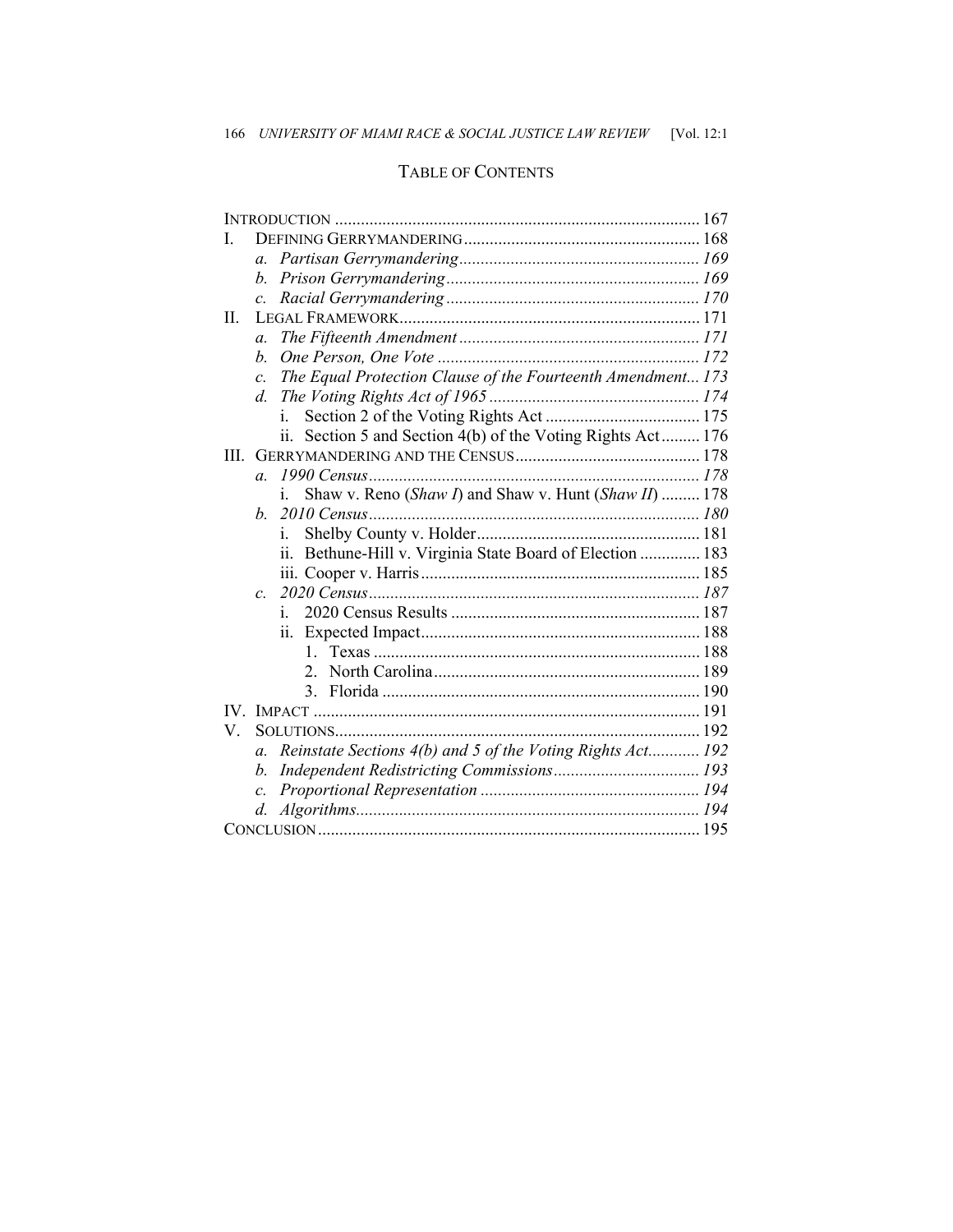#### **INTRODUCTION**

"The right to vote freely for the candidate of one's choice is of the essence of a democratic society  $\dots$ ." Since its founding, the United States has counted democratic elections as one of its most important principles and legacies. A fundamental tenet of democracy is that elections be free, fair, and representative of the people living in the community. Yet, for many, the reality of fair elections that are truly representative of the people is far from this ideal.

One way to ensure that elections are free, fair, and representative of the people is through redistricting. Redistricting requires that every ten years, after the national census, congressional, state, and local districts are redrawn, if necessary, to reflect changes in population to ensure that district populations are equal. What should be a simple calculation, has become step one in a political party's bid to maintain or gain power. This has led to countless legal battles and minority populations left without adequate representation. In turn, this lack of representation perpetuates the systemic racism upon which this country was founded. Gerrymandering, particularly racial gerrymandering, is a foundational step in ensuring that minority voters are left without representation and disenfranchised by a system that purports to be fair and free. The 2020 election concluded with many seat flips by a slim margin of votes, along with the record voter turnout and resulting litigation, which suggests that the battle of redistricting following the 2020 census is bound to be an intense one.

Already, the fight between restricting and expanding voting rights is underway. State legislators have introduced more than 425 bills aimed at restricting voter laws in forty-nine states.<sup>2</sup> These bills are being introduced at an alarming rate—from February 2021 to March 2021, 108 restrictive voting bills were introduced—a forty-three percent increase from the previous month.<sup>3</sup> Of the 425 bills, thirty-three have been signed into law in nineteen states.<sup>4</sup> To counter, 843 bills have been introduced with provisions aimed at expanding equal access to voting in forty-seven states, and "25 states [have] enacted 62 laws with provisions that expand voting access."<sup>5</sup>

<sup>1</sup> Reynolds v. Sims, 377 U.S. 533, 555 (1964).

<sup>2</sup> *Voting Laws Roundup: October 2021*, BRENNAN CENTER FOR JUSTICE (Oct. 4, 2021), https://www.brennancenter.org/our-work/research-reports/voting-laws-roundupoctober-2021 [https://perma.cc/W6P3-DWSH]. 3 *Voting Laws Roundup: March 2021*, BRENNAN CENTER FOR JUSTICE (Apr. 1,

<sup>2021),</sup> https://www.brennancenter.org/our-work/research-reports/voting-laws-roundupmarch-2021 [https://perma.cc/JUT3-5LVG].

<sup>4</sup> *Voting Laws Roundup: October 2021*, *supra* note 2. 5 *Id.*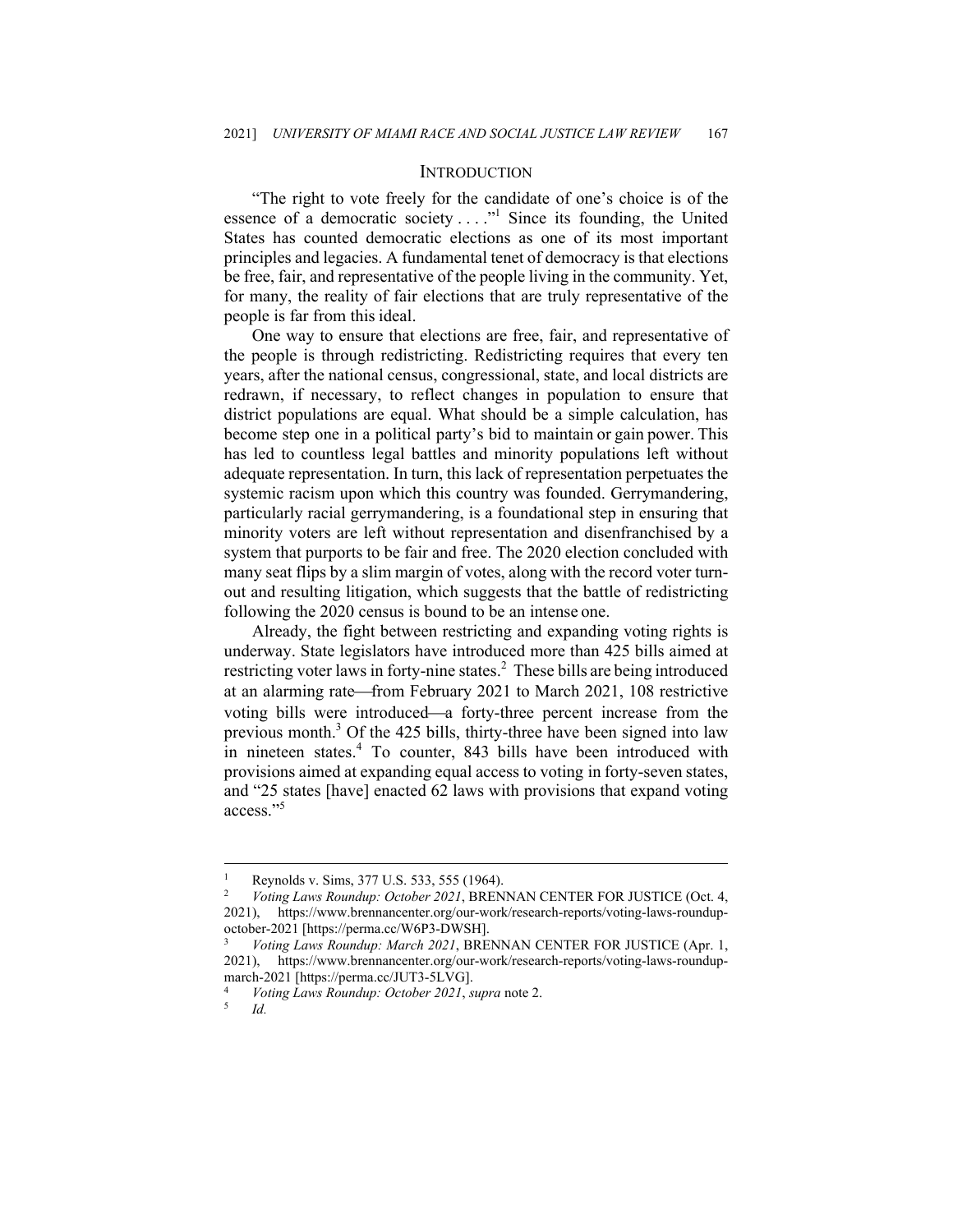This flurry of activity signals one thing: the fight for fair and free access to voting is stronger than ever. Given this, the fight over redistricting will be just as fierce and just as fast, because, as former U.S. Attorney General Eric Holder recently said, "... the same Republican state legislatures who are pushing forward on hundreds of anti-voter bills at the state level have been very clear that they intend to manipulate the redistricting process to lock in their power."6

Part I of this Comment defines gerrymandering, its types, and strategies. Part II lays out the legal framework for racial gerrymandering litigation. Part III focuses on the 1990, 2010, and 2020 censuses, discussing the legislation resulting out of the prior censuses, and what can be expected out of the 2020 census results. Part IV discusses the impact of racial gerrymandering on minority and underrepresented communities including voter suppression, systematic racism, and a lack of representation in government. The Comment concludes with possible solutions to prevent racial gerrymandering in the future.

# I. DEFINING GERRYMANDERING

Gerrymandering is "the practice of dividing or arranging a territorial unit into election districts in a way that gives one political party an unfair advantage in elections."<sup>7</sup> The term was first used in 1812 after districting in Massachusetts resulted in fantastically-shaped districts, with one district in particular shaped like a salamander.<sup>8</sup> The Boston Gazette printed an illustration of the district with wings, clawed feet, and a salamander-like head, and the paper called the process and illustration a Gerrymander after Governor Elbridge Gerry, who approved the apportionment bill and allowed it to become law.<sup>9</sup>

Since 1812, gerrymandering has evolved from partisan gerrymandering to racial gerrymandering and prison gerrymandering. These adaptations do more than just ensure one political party remains or regains political power, they systematically target and dilute minority voting power and representation.<sup>10</sup> While this Comment focusses on racial

<sup>6</sup> Dan Merica & Liz Stark, *Census Bureau Announces 331 Million People in US, Texas Will Add Two Congressional Seats*, CNN (Apr. 26, 2021, 6:53 PM), https://www.cnn.com/2021/04/26/politics/us-census-2020-results/index.html [https://perma.cc/9SVY-SM9S].

*Gerrymandering*, MERRIAM-WEBSTER.<br>ELMER CUMMINGS GRIFFITH, THE RISE AND DEVELOPMENT OF THE GERRYMANDER 16-18 (1907).

 $\frac{9}{10}$  *Id.* 

<sup>10</sup> Patricia Okonta, *Race-Based Political Exclusion and Social Subjugation: Racial Gerrymandering as A Badge of Slavery*, 49 COLUM. HUM. RTS. L. REV. 254, 269 (2018).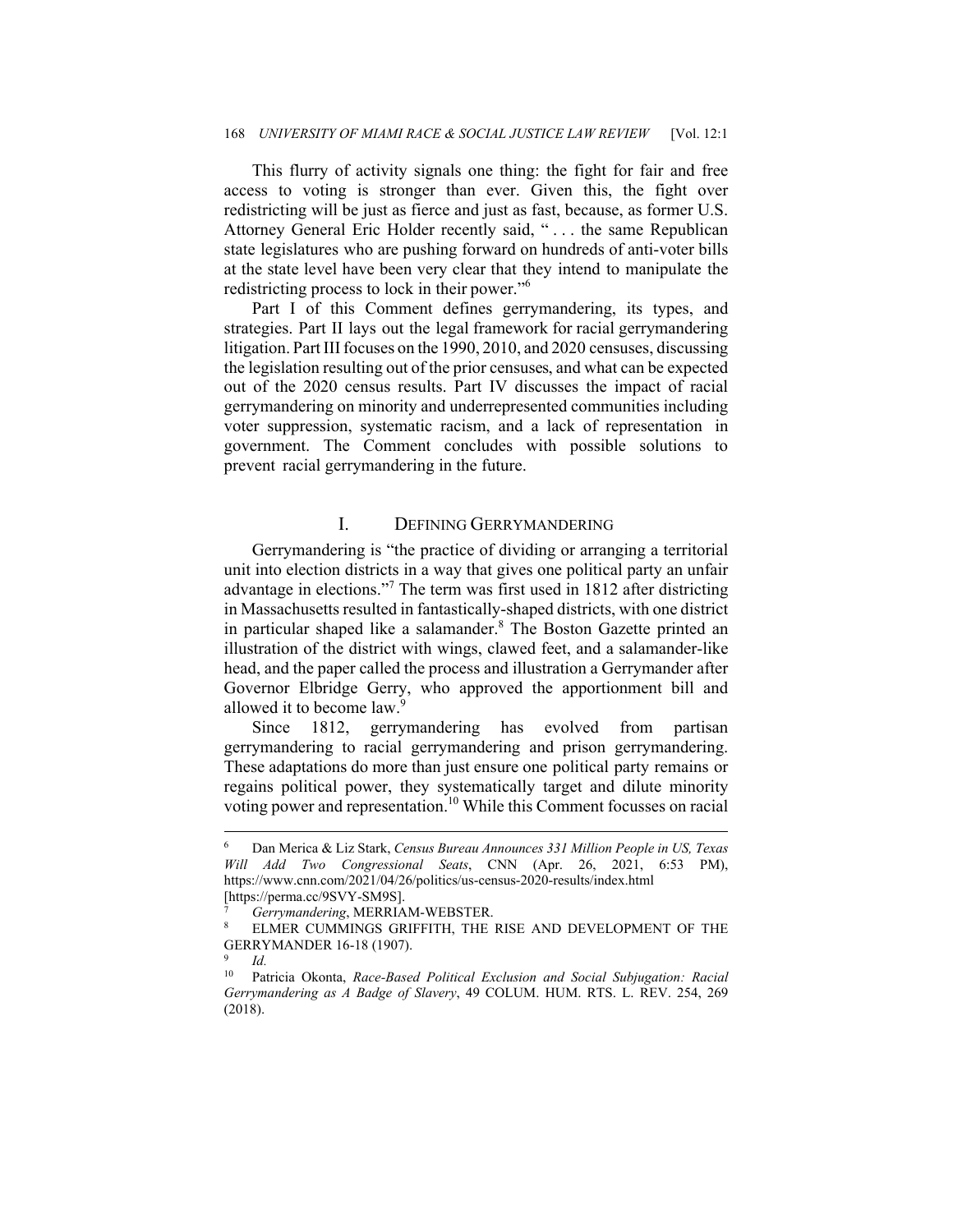gerrymandering, a discussion of racial gerrymandering would be incomplete without a brief overview and understanding of partisan gerrymandering and prison gerrymandering.

#### *a. Partisan Gerrymandering*

Partisan gerrymandering, with its roots dating back to the 1800's, is the creation of county districts to favor or weaken "one political party, person, or constituency."11 Partisan gerrymandering, while contentious, unjust, and never-ending, "presents political questions beyond the reach of the federal courts."12 As recently as 2019, in *Rucho v. Common Cause*, the Court concluded that, "[f]ederal judges have no license to reallocate political power between the two major political parties, with no plausible grant of authority in the Constitution, and no legal standards to limit and direct their decisions."<sup>13</sup>

### *b. Prison Gerrymandering*

Prison gerrymandering occurs when prisoners are counted in the census where they are imprisoned for the purpose of redistricting.<sup>14</sup> Since 1790, the Census Bureau's "usual residence rule" determines a person's residence by where they "live and sleep most of the time."<sup>15</sup> For prisoners, this means being counted as residents of the county where they are incarcerated, even though, for the most part, they have no right to vote and no ties to the county outside of their incarceration.<sup>16</sup>

Much like racial gerrymandering, prison gerrymandering has farreaching, systemic impacts on communities of color. In 2018, African Americans made up thirty-three percent of the prison population, nearly three times their twelve percent share of the total U.S. adult population, and Hispanics made up twenty-three percent of the prison population despite being only sixteen percent of the total U.S adult population.<sup>17</sup> In contrast, whites make up sixty-three percent of the total U.S population yet only thirty percent of the prison population.<sup>18</sup> The racial disparities in

<sup>11</sup> Gerrymandering, BALLOTPEDIA.<br>
<sup>12</sup> Rucho v. Common Cause, 139 S. Ct. 2484, 2506-07 (2019).<br>
<sup>13</sup> Id. at 2507.<br>
<sup>14</sup> Michael Skocpol, *The Emerging Constitutional Law of Prison Gerrymandering*, 69 STAN. L. REV. 1473, 1483 (2017).

<sup>15</sup> *2020 Census Residence Criteria and Residence Stations*, U.S. CENSUS BUREAU, https://www.census.gov/programs-surveys/decennial-census/2020-

census/about/residence-rule.html [https://perma.cc/TM4F-V2LV].<br><sup>16</sup> Skocpol, *supra* note 14, at 1484.<br><sup>17</sup> John Gramlich, *Black Imprisonment Rate In the U.S. has Fallen by a Third Since 2006*, PEW RESEARCH CTR. May 6, 2020, https://www.pewresearch.org/facttank/2020/05/06/share-of-black-white-hispanic-americans-in- prison-2018-vs-2006/. 18 *Id.*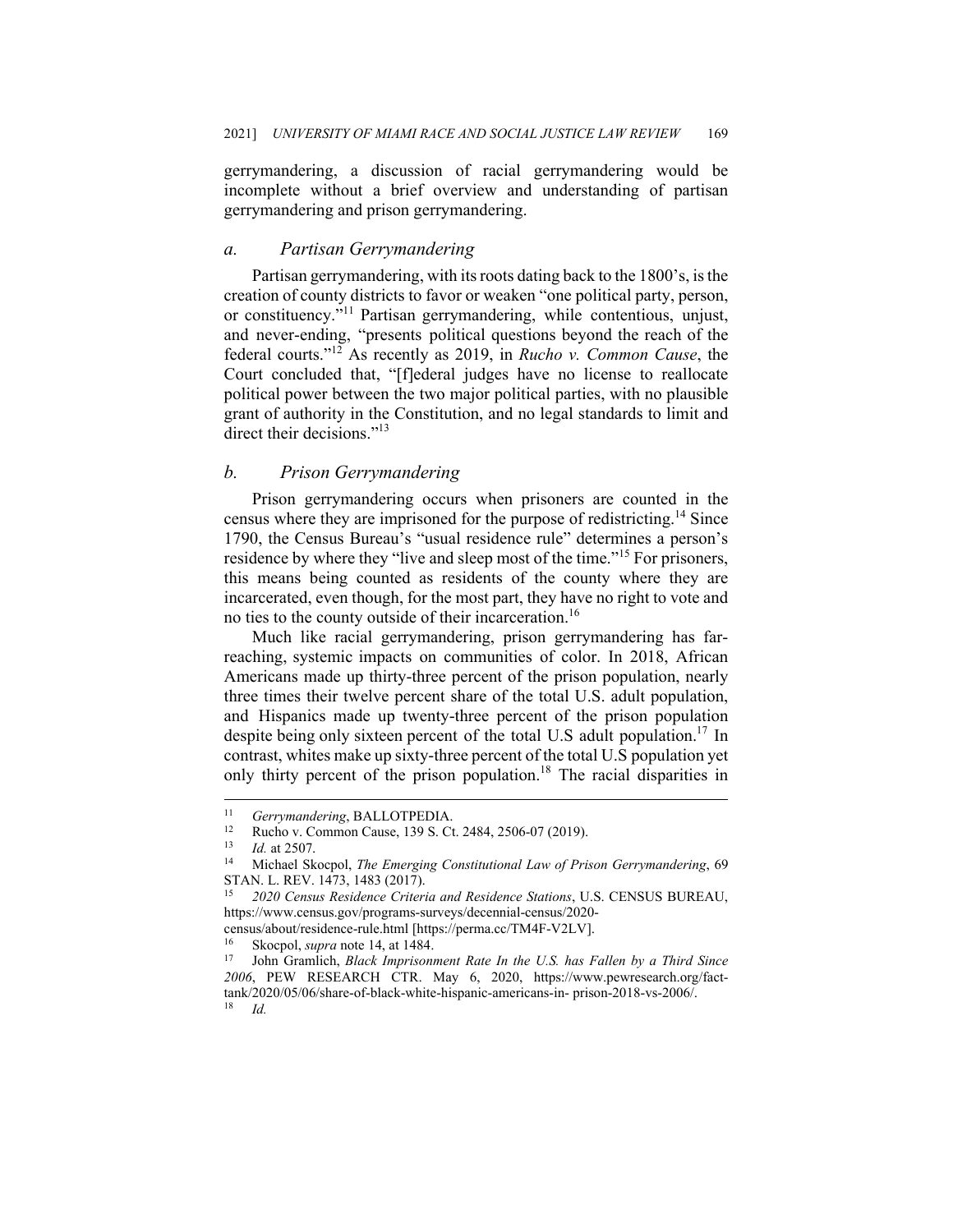incarceration rates have led to "a massive transfer of population from urban areas to rural ones" leading to noticeable population growth of these rural counties for redistricting purposes.<sup>19</sup> The end result is that "'[t]he strategic placement of prisons in predominantly white rural districts often means that these districts gain more political representation based on the disenfranchised people in prison, while the inner- city communities these prisoners come from suffer a proportionate loss of political power and representation."<sup>20</sup>

To date, prison gerrymandering litigation has not been successful, $^{21}$ but there has been a movement to ban prison gerrymandering on a local level, with "ten states pass[ing] legislation to end prison-based gerrymandering and count incarcerated people at home for redistricting purposes."<sup>22</sup>

#### *c. Racial Gerrymandering*

Racial gerrymandering occurs when district boundaries are drawn to dilute minority voting strength.<sup>23</sup> Three techniques are used to achieve dilution: "cracking," "packing," and "stacking."<sup>24</sup> "Cracking" occurs when minority voters are drawn into many districts so that no one minority will have the majority in any district.<sup>25</sup> "Packing" occurs when minority voters are drawn into as few districts as possible so that there are fewer districts where minority voters have the majority, diluting their overall influence.<sup>26</sup> "Stacking" occurs when a concentration of minority voters are drawn into districts with existing high concentrations of majority voters to ensure the minority voters do not become the majority.<sup>27</sup> Whatever the method, the goal—dilute the minority vote—and the impact—systemic racism and racial inequality—are the same.

<sup>19</sup> Dale E. Ho, *Captive Constituents: Prison-Based Gerrymandering and the Current Redistricting Cycle*, 22 STAN. L. & POL'Y REV. 355, 362 (2011).<br><sup>20</sup> *Id.* at 360 (quoting LANI GUINIER & GERALD TORRES, THE MINER'S

CANARY: ENLISTING RACE, RESISTING POWER, AND TRANSFORMING DEMOCRACY 189-90 (2002)).

<sup>21</sup> Tatiana S. Liang, *Seeing in Color: The Voting Rights Act As A Race-Conscious Solution to Prison-Based Gerrymandering*, 50 SETON HALL L. REV. 499, 507 (2019). 22 Prison Gerrymandering Project, PRISON POLICY INITIATIVE,

https://www.prisonersofthecensus.org/ [https://perma.cc/A4D8-4VN7]. 23 Nina Rose Gliozzo, *Judicial Embrace of Racial Gerrymandering Cases*, 70

HASTINGS L.J. 1331, 1335 (2019).

<sup>24</sup> AM. CIVIL LIBERTIES UNION ("ACLU"), EVERYTHING YOU ALWAYS WANTED TO KNOW ABOUT REDISTRICTING 6-7 (2001).

 $\frac{25}{26}$  *Id.* 

 $rac{26}{27}$  *Id.* 27 *Id.*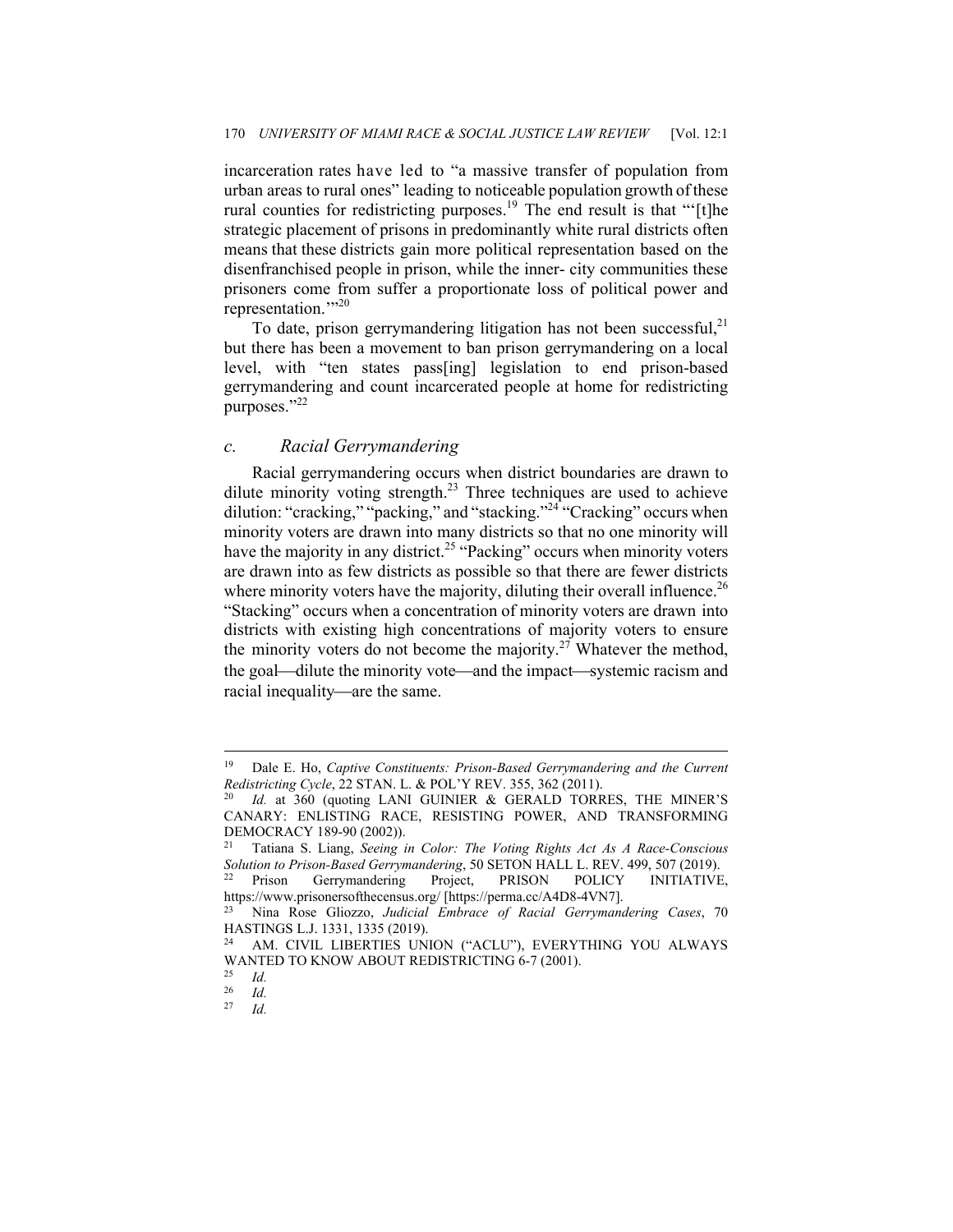#### II. LEGAL FRAMEWORK

Under the U.S. Constitution Article 1, Section 4, "the Time, Places and Manner of holding elections for Senators and Representatives, shall be prescribed in each State by Legislature,"<sup>28</sup> giving "State legislatures . . . the initial power to draw districts for federal elections."29 But, the Framers granted Congress the ability to, "at any time by Law make or alter such Regulations."30 Congressional oversight has resulted in four important Constitutional and legal limitations on the power to draw districts: (1) the Fifteenth Amendment; (2) the one person, one vote standard; (3) the Equal Protection Clause of the Fourteenth Amendment<sup>31</sup> (4) and the Voting Rights Act of  $1965.^{32}$ 

#### *a. The Fifteenth Amendment*

The Fifteenth Amendment guarantees that "[the] right of citizens of the United States to vote shall not be denied or abridged by the United States or by any State on account of race, color, or previous condition of servitude."<sup>33</sup> One of the Court's earliest racial gerrymandering cases was raised under the Fifteenth Amendment in 1960. In *Gomillion v. Lightfoot*, black citizens of Macon County, Alabama, sued the state, alleging an unconstitutional gerrymander that "den[ied] them the right to vote in defiance of the Fifteenth Amendment."<sup>34</sup> The district at issue, originally a square shape, was redrawn into "a strangely irregular twenty-eight sided figure" that in effect, "remove[d] from the city all save four or five of its 400 [black] voters while not removing a single white voter or resident."<sup>35</sup> The Court unanimously agreed with the plaintiffs, finding that the state violated the Fifteenth Amendment because the state was unable to provide any other reason for the redistricting other than "segregating white and colored voters by fencing [black] citizens out of town so as to deprive them of their pre-existing municipal vote."36 Racial gerrymandering claims are no longer raised under the Fifteenth Amendment as a result of subsequent common and statutory law, but under one of the following legal frameworks—the one person, one vote standard, the Equal Protection Clause, or Section 2 of the Voting Rights Act ("VRA").

<sup>&</sup>lt;sup>28</sup> U.S. CONST. art. 1,  $\S4$ .

<sup>&</sup>lt;sup>29</sup> Veith v. Jubelirer, 541 U.S. 267, 275 (2004).<br><sup>30</sup> U.S. CONST. art. 1, §4.<br><sup>31</sup> Gliazza sung pata 23, at 1338 (quating Mill.

<sup>&</sup>lt;sup>31</sup> Gliozzo, *supra* note 23, at 1338 (quoting Miller v. Johnson, 515 U.S. 900, 904 (1995)).<br><sup>32</sup> Id.<br><sup>33</sup> IJ S. CONST. amend XV.

 $33$  U.S. CONST. amend. XV.

 $3^3$  364 U.S. 339, 340 (1960).

<sup>35</sup> *Id.* at 341. 36 *Id.*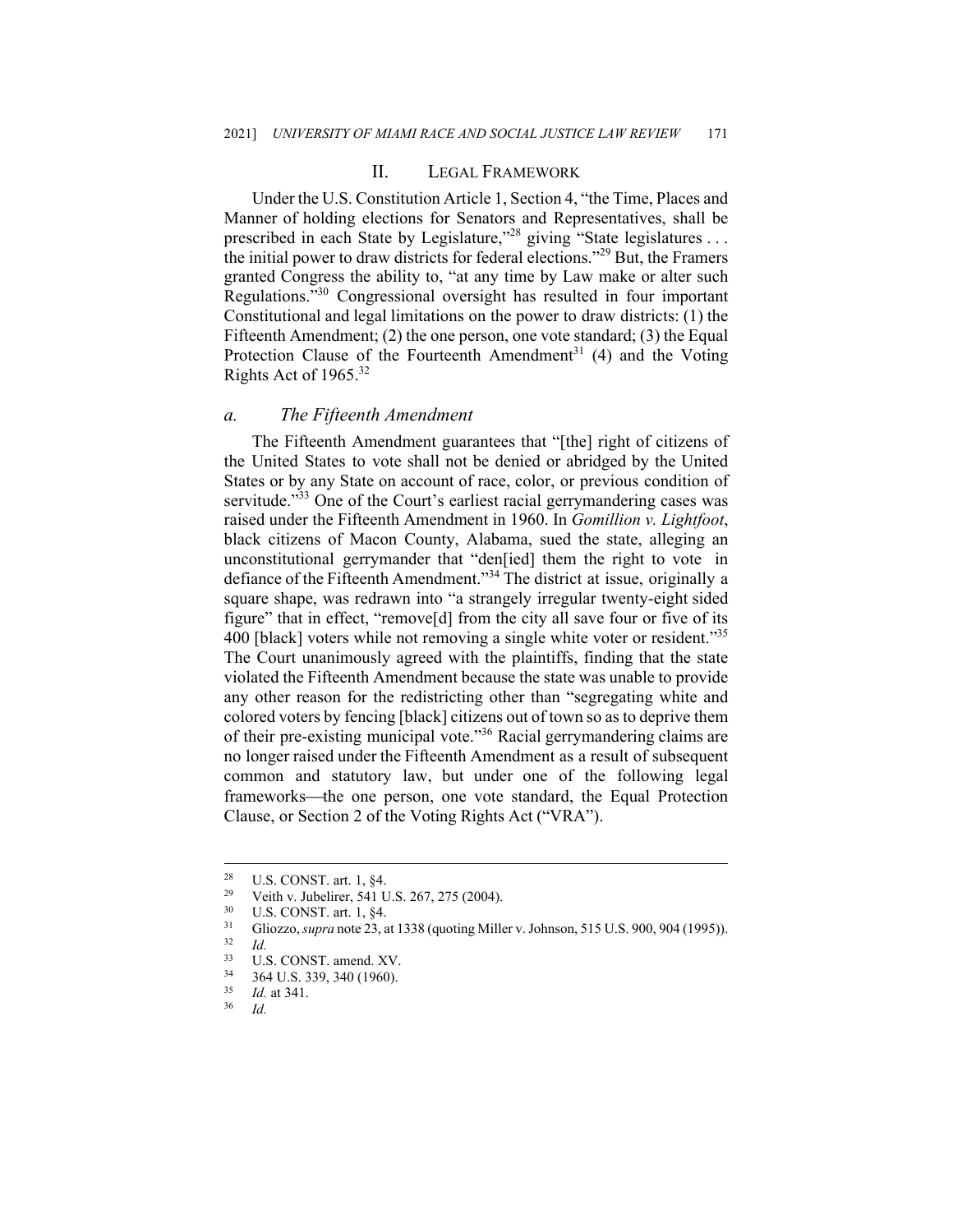# *b. One Person, One Vote*

The one person, one vote standard maintains that every person's voting power in a state be roughly the same regardless of where they live in the state, whether it be a rural or an urban district.<sup>37</sup> In a series of cases in the 1960's, the Supreme Court, after first finding that malapportionment claims are justiciable in *Baker v. Carr*, <sup>38</sup> established, in *Gray v. Sanders*, the one person, one vote standard as a way to measure voting power and equality.<sup>39</sup> The Court reasoned:

> How then can one person be given twice or 10 times the voting power of another person in a statewide election merely because he lives in a rural area or because he lives in the smallest rural county? Once the geographical unit for which a representative is to be chosen is designated, all who participate in the election are to have an equal vote whatever their race, whatever their sex, whatever their occupation, whatever their income, and wherever their home may be in that geographical unit. This is required by the Equal Protection Clause of the Fourteenth Amendment. The concept of 'we the people' under the Constitution visualizes no preferred class of voters but equality among those who meet the basic qualifications. The idea that every voter is equal to every other voter in his State, when he casts his ballot in favor of one of several competing candidates, underlies many of our decisions.<sup>40</sup>

The Court concluded, "the conception of political equality from the Declaration of Independence, to Lincoln's Gettysburg Address, to the Fifteenth, Seventeenth, and Nineteenth Amendments can only mean one thing – one person, one vote."<sup>41</sup> The one person, one vote standard was extended to legislative<sup>42</sup> and congressional<sup>43</sup> districts in two subsequent 1964 cases.

Since 1964, the Court has further defined the scope of the one person, one vote standard. When drawing Congressional districts, states must, "make a good-faith effort to achieve precise mathematical equality"

<sup>37</sup> *One-person, one-vote rule*, CORNELL LAW SCHOOL LEGAL INFORMATION INSTITUTE.

 $\frac{38}{39}$  369 U.S. 186 (1962).

 $39$  372 U.S. 368, 381 (1963).

 $^{40}$  372 U.S. at 379-80.

<sup>41</sup> *Id.* at 381.<br><sup>42</sup> Reynolds v. Sims, 377 U.S. 533, 587 (1964).<br><sup>43</sup> Wesherw v. Sandars, 376 U.S. 1, 6 (1964).

<sup>43</sup> Wesberry v. Sanders, 376 U.S. 1, 6 (1964).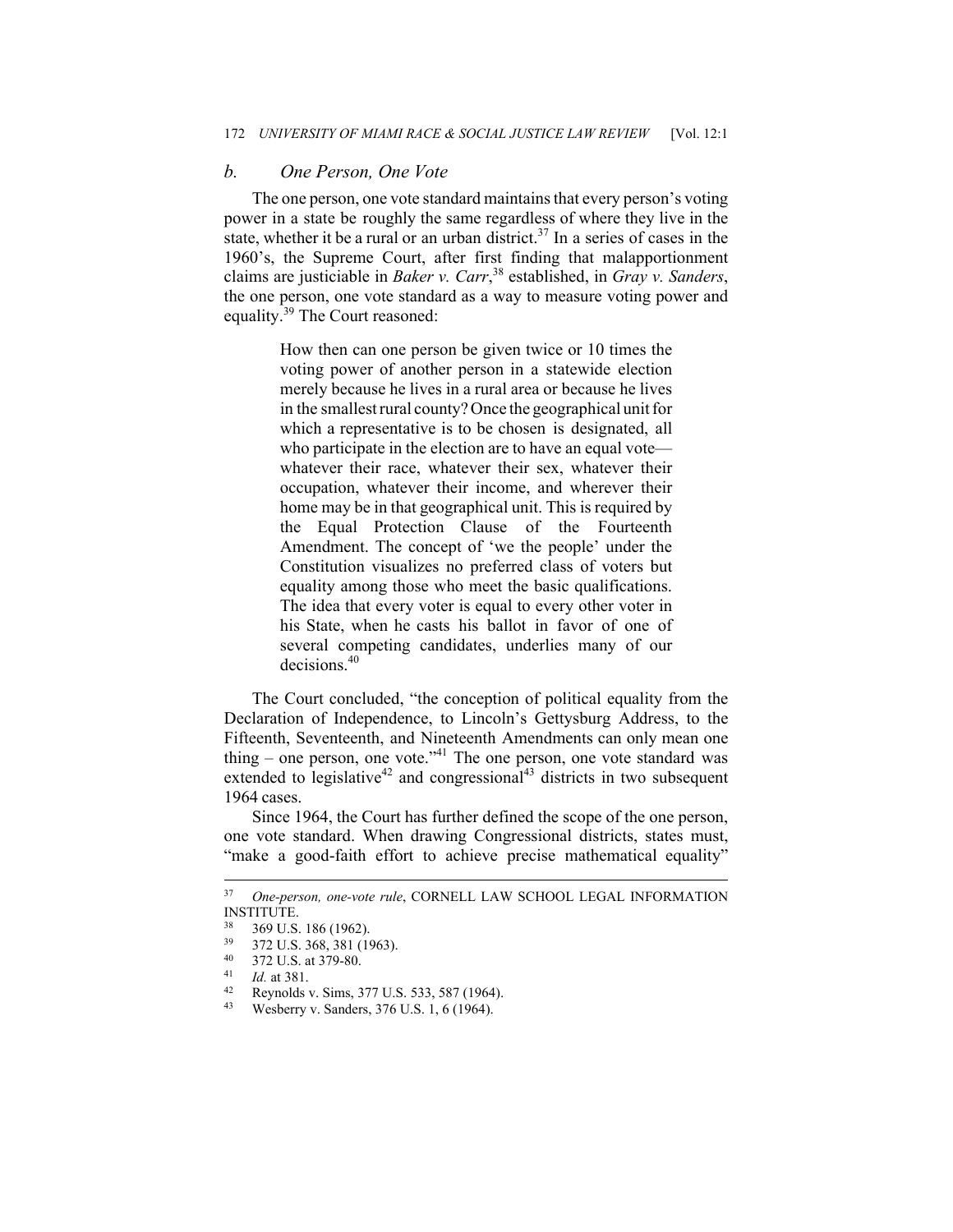between districts, and any population variance, no matter how small, must be properly justified.<sup>44</sup> When drawing local districts, deviations within ten percent are allowed if necessary for the state to meet other valid objectives, including "preserving the integrity of political subdivisions, maintaining communities of interest, and creating geographic compactness."45 To determine whether there is district equalization, a state may use its total population rather than just its voter-eligible population.<sup>46</sup> In effect, if the Census shows dramatic shifts in a state's population, the state must redraw its districts to "as close to equal populations as practicable, to avoid diluting the voting power of residents in overpopulated districts or enhancing the voting power of residents in underpopulated districts."<sup>47</sup>

#### *c. The Equal Protection Clause of the Fourteenth Amendment*

The Equal Protection Clause of the Fourteenth Amendment guarantees all persons in the United States "equal protection of the laws."<sup>48</sup> One of the Clause's "central mandate[s] is racial neutrality in governmental decision making," and any "laws that explicitly distinguish between individuals on racial grounds fall within the core of that prohibition."49 Governmental classifications based on race receive strict scrutiny review, meaning any race-based law must be narrowly tailored to achieve a compelling government interest.<sup>50</sup>

Following the 1990 census, two cases established the Equal Protection framework and strict scrutiny standard for racial gerrymandering cases *Shaw v. Reno*<sup>51</sup> and *Miller v. Johnson*. <sup>52</sup> In *Shaw*, the Court found that racial gerrymandering cases are justiciable under the Equal Protection Clause, and subject to strict scrutiny review when a law is, on its face, racially discriminatory, or facially neutral but "so bizarre . . . that it is unexplainable on grounds other than race."<sup>53</sup> In *Miller*, the Court found that where race is a "predominant, overriding factor," a law will fail under the Equal Protection Clause unless it can satisfy strict scrutiny review.<sup>54</sup>

<sup>44</sup> Kirkpatrick v. Preisler, 394 U.S. 526, 530-531 (1969). 45 Brown v. Thomson, 462 U.S. 835, 842 (1983); Evenwel v. Abbott, 136 S. Ct. 1120,  $1124$  (2016).

<sup>46</sup> *Evenwel*, 136 S. Ct. at 1123.<br>
47 Gliozzo, *supra* note 23, at 1338.<br>
48 U.S. CONST. amend. XIV §1.<br>
49 Millow Johnson 515 U.S. 000.

<sup>49</sup> Miller v. Johnson, 515 U.S. 900, 904 (1995); *Shaw v. Reno*, 509 U.S. 630, 642 (1993).<br>
50 *Miller*, 515 U.S. at 904.<br>
509 U.S. 630 (1993).<br>
51 515 U.S. 900 (1993).

 $\frac{52}{53}$  515 U.S. 900 (1995).<br> $\frac{53}{53}$  Show 500 U.S. at 60

<sup>53</sup> *Shaw*, 509 U.S. at 644 (quoting Village of Arlington Heights v. Metro. Hous. Dev. Corp., 429

U.S. 252, 266 (1977)).

<sup>54</sup> *Miller*, 515 U.S. at 920.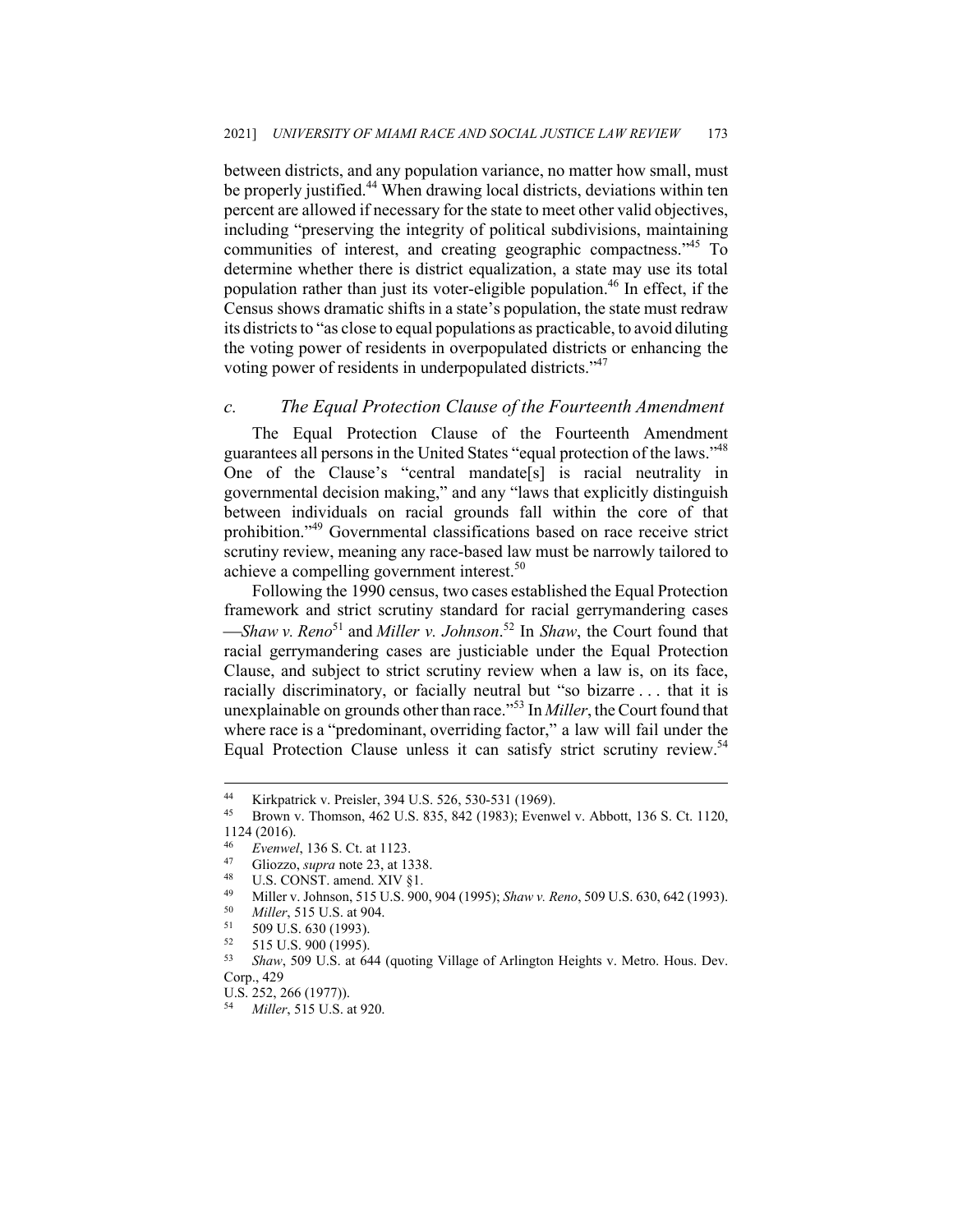Expanding on *Shaw*, the *Miller* Court held that a plaintiff "may rely on evidence other than bizarreness to establish race-based districting . . . either through circumstantial evidence of a district's shape and demographics or more direct evidence going to legislative purpose."<sup>55</sup>

Therefore, to succeed under a Fourteenth Amendment claim, a plaintiff must meet the standards set in either *Shaw* or *Miller*, and if successful, the burden then shifts to the state to survive strict scrutiny.

## *d. The Voting Rights Act of 1965*

Lauded by the Department of Justice as "the single most effective piece of civil rights legislation ever passed by Congress,"<sup>56</sup> the Voting Rights Acts of 1965 ("VRA") prohibits discrimination in voting practices and procedures on the basis of race to ensure equal access to voting and the ability to cast meaningful votes, as guaranteed by the Fourteenth and Fifteenth Amendments to the U.S. Constitution.<sup>57</sup> The VRA was a landmark piece of critically important legislation because, as described by Supreme Court Justice Ginsburg:

> A century after the Fourteenth and Fifteenth Amendments guaranteed citizens the right to vote free of discrimination on the basis of race, the "blight of racial discrimination in voting" continued to "infec[t] the electoral process in parts of our country." Early attempts to cope with this vile infection resembled battling the Hydra. Whenever one form of voting discrimination was identified and prohibited, others sprang up in its place. This Court repeatedly encountered the remarkable "variety and persistence" of laws disenfranchising minority citizens.<sup>58</sup>

The effects of the VRA were almost immediate. In Selma, Alabama, just eight days after the VRA was signed into law, 381 new black voters were registered in a single day, resulting in more black registered voters than the county had ever had in the previous sixty-five years.<sup>59</sup> Three

<sup>55</sup> *Id.* at 913, 916. 56 *The Effect of the Voting Rights Act*, U.S. DEP'T. OF JUSTICE (Aug. 6, 2015), https://www.justice.gov/crt/introduction-federal-voting-rights-laws-0 [https://perma.cc/3KWT-ETZU].

<sup>57</sup> Voting Rights Act of 1965, Pub. L. No. 89-110, 79 Stat. 437 (1965); U.S. Const. amends. XIV, XV.

<sup>58</sup> Shelby Cty. v. Holder, 570 U.S. 529, 560 (2013) (Ginsburg, J., dissenting) (citing South Carolina v. Katzenbach, 383 U.S. 301, 308 (1996)).

James C. Cobb, *The Voting Rights Act at 50: How It Changed the World*, TIME (Aug. 6, 2015, 9:30 AM).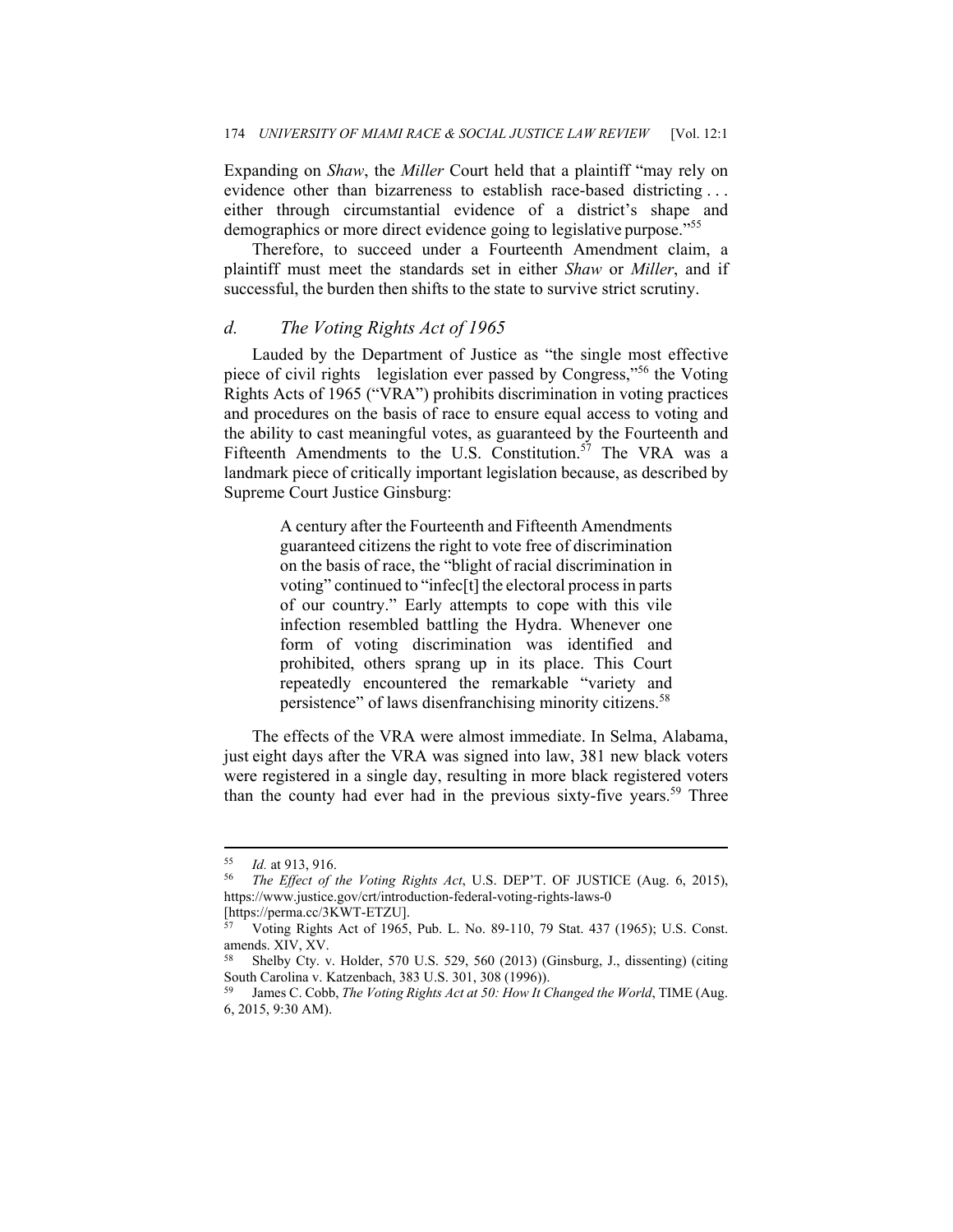months later, that same county had  $8,000$  new black registered voters.<sup>60</sup> In Mississippi, black registered voters increased from seven percent to sixtyseven percent registered in five years.<sup>61</sup> In southern states with a history of racially discriminatory voting practices, black elected officials increased from seventy-two in 1965 to nearly 1,000 by 1975.<sup>62</sup> The success of the VRA led to strong bipartisan support and its reauthorization multiple times, including most recently in 2006 when it was reauthorized for twenty-five years.<sup>63</sup>

Three provisions in the VRA deal specifically with racial gerrymandering: section 2, which concerns racially discriminatory largescale election schemes, voting practices, and procedures; section 4(b), which contains a coverage formula to identify states and counties with a history of racially discriminatory voting practices and procedures; and section 5, which requires that any jurisdictions covered under section 4(b) receive preclearance by the government before changing or enacting any new voting practices or procedures.<sup>64</sup> Sections 2, 4(b) and 5 lay the foundation for racial gerrymandering claims raised under the VRA.<sup>65</sup>

## i. Section 2 of the Voting Rights Act

Section 2 of the VRA prohibits redistricting that is either intentionally racially discriminatory or has a racially discriminatory effect.<sup>66</sup> A racial gerrymander is in violation of section 2 if it lessens minority voters' "ability to elect their preferred candidate."67 The Court, in *Thornburg v. Gingles*, articulated three criteria necessary to successfully establish a claim of racial gerrymandering under Section 2:  $(1)$  "the minority group ... is sufficiently large and geographically compact to constitute a majority in a single-member district;" (2) "the minority group ... is politically cohesive;" and (3) the majority of white voters would vote as a bloc, enabling them to defeat the minority group's preferred candidate.<sup>68</sup> The first criteria has since been refined in the Court's 2009 decision, *Bartlett v. Strickland*, which held that the minority group alone, without crossover from white voters or other districts, must make up more than fifty percent

 $\begin{array}{cc} 60 & Id. \\ 61 & Id. \end{array}$ 

 $\begin{array}{cc} 61 & \text{Id.} \\ 62 & \text{Id.} \end{array}$ 

 $\begin{array}{cc} 62 & Id. \\ 63 & V. \end{array}$ 

Voting Rights Act Reauthorization 2006, NAACP LEGAL DEFENSE FUND (Feb. 16, 2018), https://www.naacpldf.org/case-issue/voting-rights-act-reauthorization-2006/ [https://perma.cc/V3ZD-2WF2].

<sup>64</sup> Voting Rights Act of 1965, Pub. L. No. 89-110, 79 Stat. 437 (1965) (Section 4(b) *invalidated by* Shelby Cty. v. Holder, 570 U.S. 529(2013)).<br>
<sup>65</sup> *Redistricting Information*, U.S. DEP'T. OF JUSTICE (Mar. 11, 2020).<br>
<sup>67</sup> *Themburgy* Gircles 478 U.S. 20, 48 (1086).

 $^{67}$  Thornburg v. Gingles, 478 U.S. 30, 48 (1986).

*Id.* at 48-51.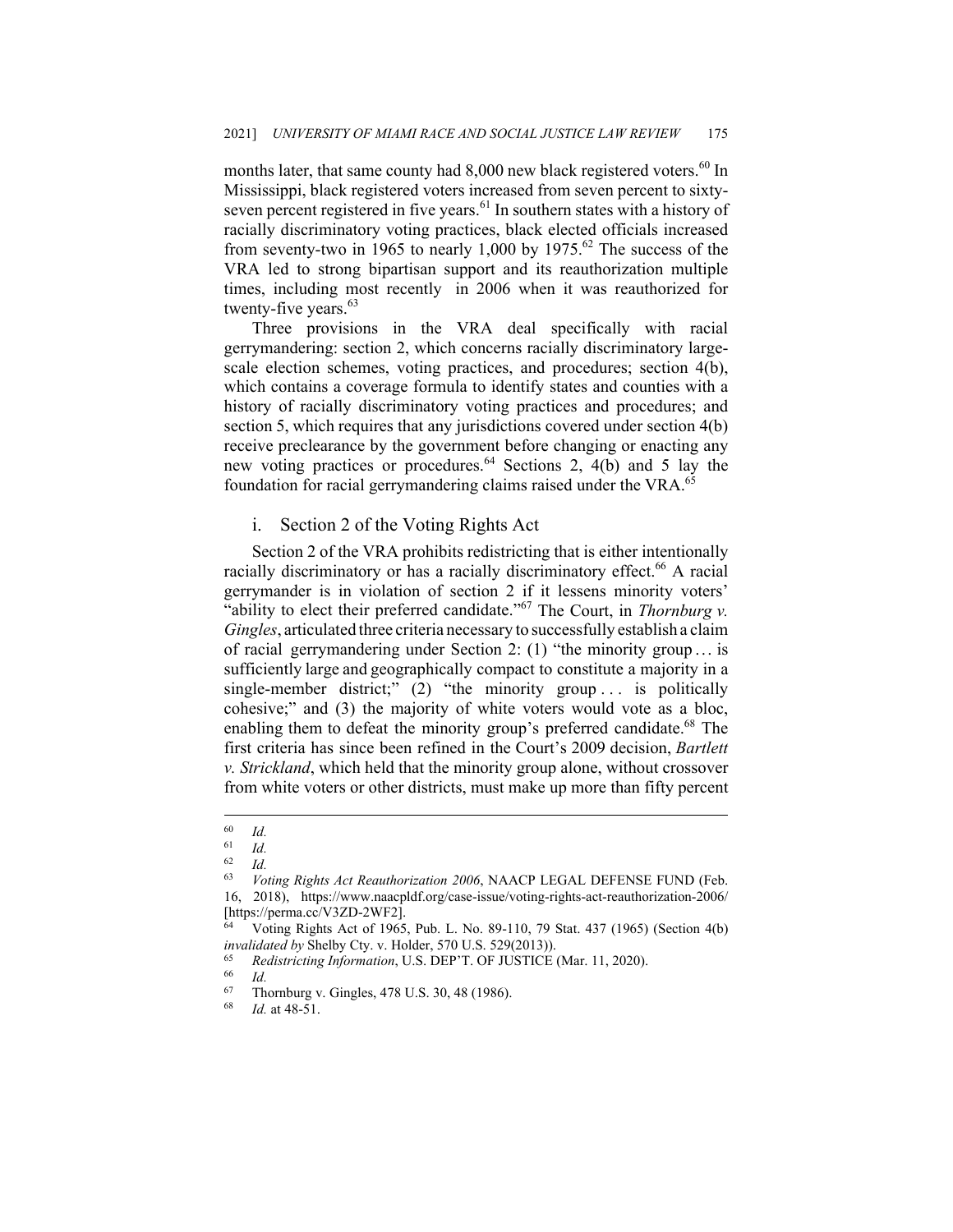of the voting- age population. $69$  Only after a plaintiff has proven the three *Gingles/Bartlett* factors does the court determine, under a totality of the circumstances analysis, whether the redistricting violated section 2 of the  $VRA.<sup>70</sup>$ 

# ii. Section 5 and Section 4(b) of the Voting Rights Act

Section 5 of the VRA ensures that counties or states with a history of discriminatory voting practices are unable to make voting changes that further restrict the right to vote due to race.<sup>71</sup> Section 5 requires that certain covered jurisdictions, before redistricting, show that their redistricting plan has neither a racially discriminatory purpose nor effect.<sup>72</sup> In order to make any redistricting changes, these covered jurisdictions must get preclearance, either from the Attorney General or the U.S. District Court in D.C., by showing that "it's [redistricting] changes would not have the effect of making minority voters worse off or have an unconstitutional or retrogressive purpose."<sup>73</sup>

From the time the VRA was enacted in 1965, and until 2013, covered jurisdictions subject to the Section 5 preclearance requirement were those with a history of racially discriminatory redistricting practices, as defined by section 4(b) of the VRA, often referred to as the coverage formula.<sup>74</sup> The two-part coverage formula was designed to identify areas of the country where racial discrimination in voting was prevalent.<sup>75</sup> The first part of the test was satisfied if the state or county had a "test or device" designed to restrict a voter's ability to register and/or vote, including literacy tests or proof of good moral character.<sup>76</sup> Part two of the test was satisfied if more than fifty percent of eligible voters were either not registered to vote or had not voted in the prior presidential election.<sup>77</sup> When the bill was first enacted in 1965, seven states and four counties met the section 4(b) coverage formula, becoming covered jurisdictions subject to section 5 preclearance.<sup>78</sup> In 1975, the "test or device" element was

<sup>69</sup> Bartlett v. Strickland, 556 U.S. 1, 25-26 (2009).

<sup>70</sup> *Id.* at 11-12. 71 *About Section 5 of the Voting Rights Act*, U.S. DEP'T. OF JUSTICE (Sept. 11, 2020). 72 *Redistricting Information*, *supra* note 65. 73 *Id.* 

<sup>74</sup> Richard L. Hasen, *Racial Gerrymandering's Questionable Revival*, 67 Ala. L. Rev. 365, 368 (2015); Dep't. of Justice Civil Rights Division, *Section 4 of the Voting Rights Act*, U.S. DEP'T. OF JUSTICE (May. 5, 2020), https://www.justice.gov/crt/section-4-votingrights-act [https://perma.cc/BQ5L-LLU9].

Section 4 of the Voting Rights Act, U.S. DEP'T. OF JUSTICE (May. 5, 2020), https://www.justice.gov/crt/section-4-voting-rights-act [https://perma.cc/E7Q9-R2PZ]. 76 *Id.*

 $\frac{77}{78}$  *Id.* 

<sup>78</sup> *Id.*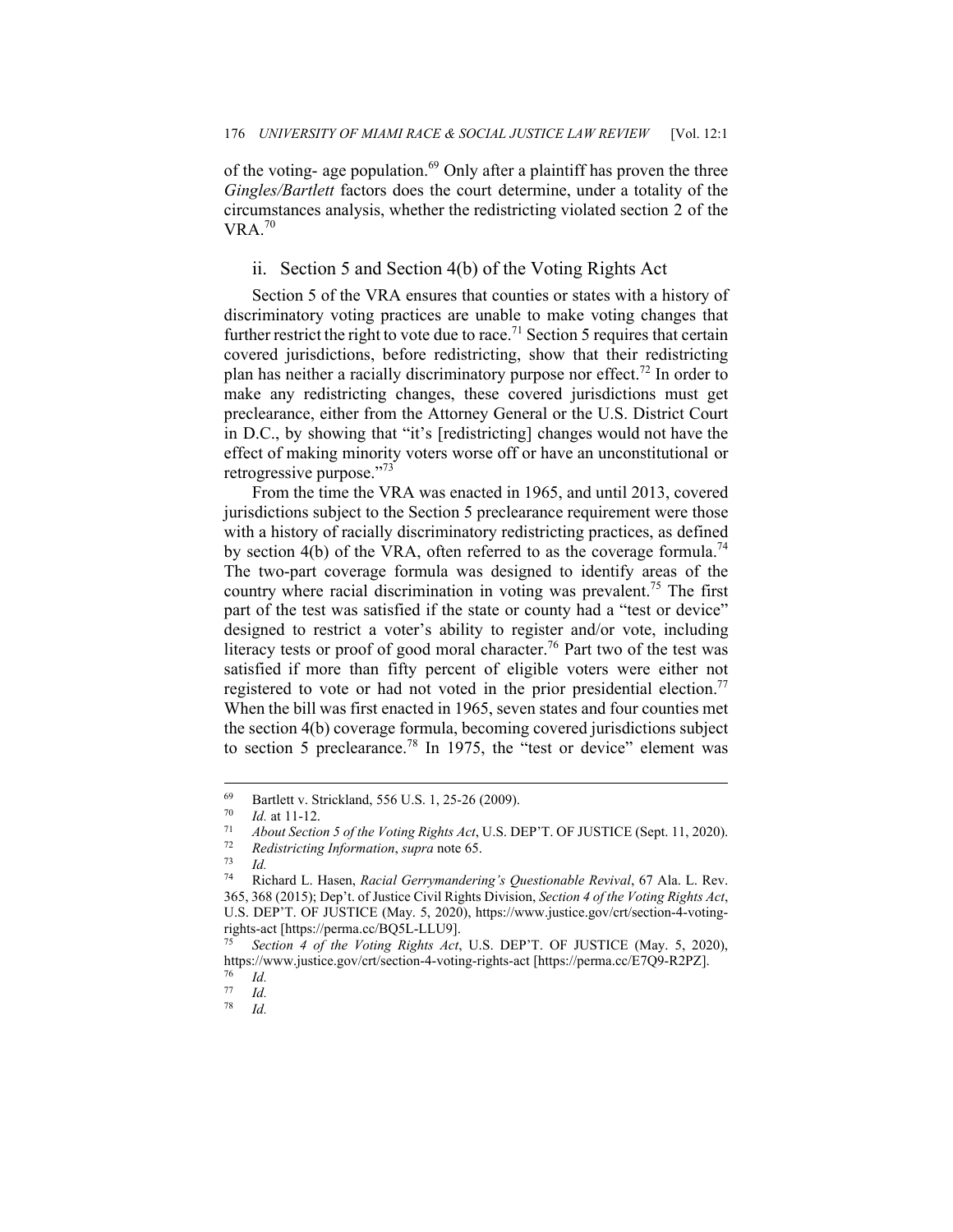expanded to combat discrimination against language minority groups; states or counties that provided voting materials only in English would meet this element.<sup>79</sup> This resulted in three states becoming entirely covered and parts of six additional states becoming covered jurisdictions.<sup>80</sup>

In 2013, the Court, in a controversial 5-4 majority in *Shelby County v. Holder*, found the coverage formula unconstitutional.<sup>81</sup> As a result, jurisdictions are no longer subject to the section 4(b) coverage formula or section 5 preclearance.<sup>82</sup> At the time of the *Shelby County* decision, nine states, fifty-six counties, and two townships had engaged in racially discriminatory voting practices, meeting the section 4(b) formula coverage requirements and subject to section 5 preclearance.<sup>83</sup> While the Court issued no holding in regard to section 5 specifically, its decision regarding section 4(b) and its coverage formula effectively voided section 5 since no future claims could be raised under section 5 without a jurisdiction first meeting the coverage requirements in section  $4(b)$ .<sup>84</sup> By leaving section 5 void, but intact, the Court left the door open for Congress to draft and propose a new coverage formula that would reinstate section 5.<sup>85</sup> However, as of November 2021, Congress has yet to do so.<sup>86</sup>

Declaring section 4(b) unconstitutional and rendering section 5 void, led to swift and damaging consequences that are ongoing today. Less than a day after *Shelby County* was decided, "Texas announced that it would implement a strict voter ID law" that would disenfranchise around 600,000 registered voters, and "[t]wo other states, Mississippi and Alabama, also began to enforce photo ID laws that had previously been barred because of federal preclearance."<sup>87</sup> Texas, Mississippi, and Alabama were three of the nine states that were wholly covered by section 5 when *Shelby County*  was decided.<sup>88</sup> North Carolina, two months after *Shelby County*, enacted HB589, which "instituted a strict photo ID requirement; curtailed early voting; eliminated same day registration; ended annual voter registration drives; and eliminated the authority of county board of elections to keep

 $\frac{79}{80}$  *Id.* 

 $\frac{80}{81}$  *Id.* 

<sup>81</sup> Shelby Cty. v. Holder, 570 U.S. 529, 556-57 (2013). *See infra* Part III.c.i. for a full discussion of the Court's reasoning in *Shelby*.<br><sup>82</sup> Id.<br><sup>83</sup> Arguments for and Agginst Restoring Sec

<sup>83</sup> *Arguments for and Against Restoring Section 5 Preclearance under the Voting Rights Act*, BALLOTPEDIA. 84 *Shelby Cnty.*, 570 U.S. at 557. 85 *Id.* 

<sup>86</sup> *See generally* Elizabeth M. Yang, *Restoring the Voting Rights Act in the Twenty-First Century*, AMERICAN BAR ASSOCIATION (Mar. 4, 2021).<br><sup>87</sup> The Effects of Shelby County v. Holder, BRENNAN CENTER FOR JUSTICE (Aug.

<sup>6, 2018).</sup> 

<sup>88</sup> *Jurisdictions Previously Covered by Section 5*, U.S. DEP'T. OF JUSTICE (Sept. 11, 2020).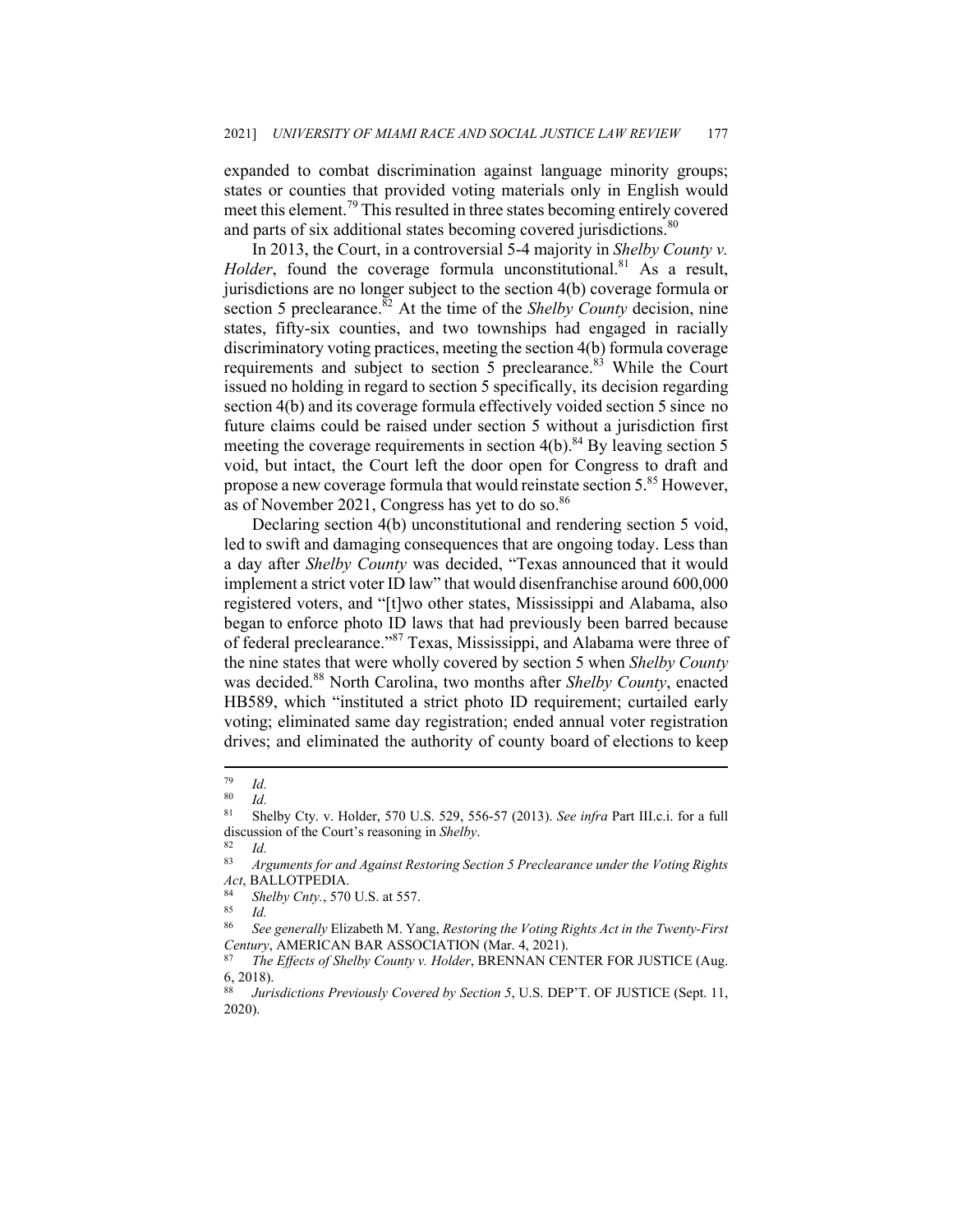polls open for an additional hour."<sup>89</sup> HB589 was eventually struck down three years later by the U.S. Court of Appeals for the Fourth Circuit, "finding that it targeted 'African Americans with almost surgical precision."<sup>90</sup> Without the protections and governmental oversight of sections 4(b) and 5, there is one less "institutional check on white power."91 States and counties with histories of voter suppression and discrimination based on race are able to continue to redraw district lines in order to maintain "white racial hegemony" in government.  $92$ 

#### III. GERRYMANDERING AND THE CENSUS

## *a. 1990 Census*

Following the 1990 census, over 150 gerrymandering lawsuits, around a dozen of which concerned racial gerrymandering, were filed in forty-one states and the District of Colombia.<sup>93</sup> The Supreme Court granted certiorari in ten of the cases and their subsequent appeals.<sup>94</sup> The Court delivered a landmark opinion in *Shaw v.* Reno *(Shaw I)*, <sup>95</sup> making claims of racial gerrymandering justiciable under the Equal Protection Clause, and further clarifying the legal standard for racial gerrymandering claims under the Equal Protection Clause in *Miller v. Johnson*. 96

#### i. Shaw v. Reno (*Shaw I*) and Shaw v. Hunt (*Shaw II*)

Following the 1990 census, North Carolina gained a twelfth seat in the U.S. House of Representatives, requiring the state to reapportion its districts and create a new, twelfth district in the state.<sup>97</sup> What resulted was

<sup>&</sup>lt;sup>89</sup> The Effects of Shelby County v. Holder, supra note 87.<br><sup>90</sup> Id.; NAACP v. McCrory, 831 F.3d 204, 214 (4th Cir. 2016).<br><sup>91</sup> Vann R. Newkirk II, How Shelby County v. Holder Broke America, THE ATLANTIC (July 10, 2018), https://www.theatlantic.com/politics/archive/2018/07/how-shelbycounty-broke-america/564707/ [https://perma.cc/UKP8-2KZ7].

<sup>92</sup> *Id.*

<sup>93</sup> *1990's Redistricting Case Summaries*, NATIONAL CONFERENCE OF STATE LEGISLATURES, https://www.ncsl.org/research/redistricting/1990s-redistricting-casesummaries.aspx [https://perma.cc/JX5E- Q3NG].

See Shaw v. Reno, 509 U.S. 630 (1993); DeWitt v. Foley, 507 U.S. 901 (1993); Voinovich v. Quilter, 507 U.S. 146

<sup>(1993);</sup> U.S. v. Hays, 515 U.S. 737 (1995); Miller v. Johnson, 515 U.S. 900 (1995); Shaw v. Hunt, 517 U.S. 899

<sup>(1996);</sup> Bush v. Vera, 517 U.S. 952 (1996); Meadows v. Moon, 521 U.S. 1113 (1997); Silver v. Diaz, 522 U.S. 801

<sup>(1997);</sup> Hunt v. Cromartie, 526 U.S. 541 (1999); Easley v. Cromartie, 532 U.S. 234 (2001).<br>
<sup>95</sup> 509 U.S. 630 (1993).<br>
<sup>96</sup> 515 U.S. 000 (1005).

<sup>515</sup> U.S. 900 (1995).

See Shaw *I*, 509 U.S. at 633.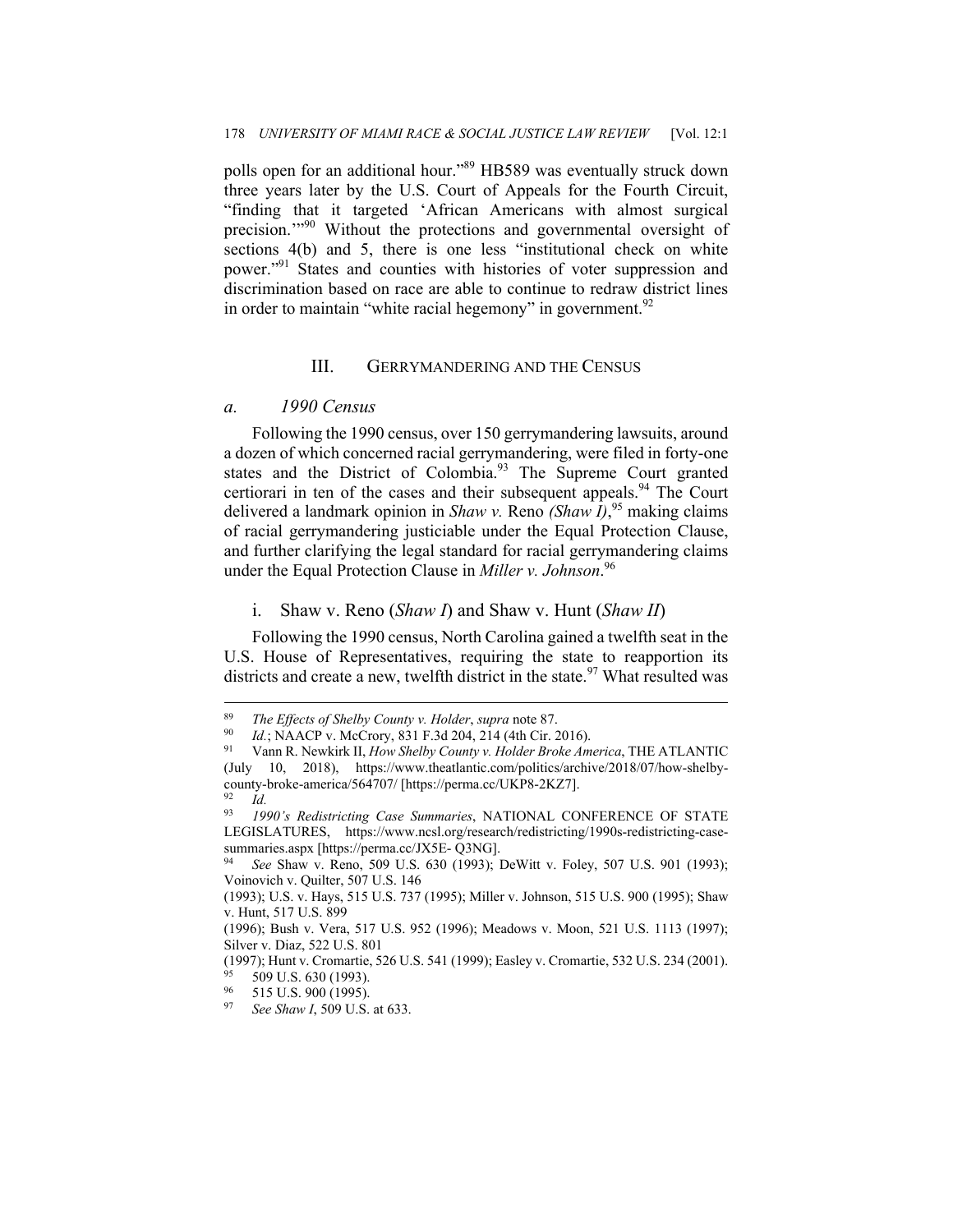an incredibly bizarre-shaped district "resembl[ing] the most egregious racial gerrymanders of the past," leading to a new constitutional doctrine and the justiciability of racial gerrymander claims under the Equal Protection Clause.<sup>98</sup>

In *Shaw v. Reno (Shaw I)*<sup>99</sup>, five white residents filed suit, alleging an unconstitutional racial gerrymander under the Equal Protection Clause regarding the State's two majority-black districts—District 1 and the new District 12.<sup>100</sup> District 12 was "160 miles long and, for much of its length, no wider than I-85 corridor. It [wound] in snakelike fashion through tobacco country, financial centers, and manufacturing areas 'until it gobble[d] in enough black neighborhoods.'"101 The district was so narrow that one official stated that "[i]f you drove down the interstate with both car doors open, you'd kill most of the people in the district."<sup>102</sup>

The Court held that because "racial classifications of any sort pose the risk of lasting harm to our society . . . [and] reinforce the belief . . . [that] the individuals should be judged by the color of their skin," any race-based redistricting falls under the Equal Protection Clause's prohibition on racial discrimination and requires strict scrutiny review.<sup>103</sup> A claim is valid under the Equal Protection Clause where the redistricting is "so irrational on its face that it can be understood only as an effort to segregate voters into separate voting districts based on their race" without sufficient justification.<sup>104</sup>

Finding that a claim was properly raised under the Equal Protection Clause, the case was remanded back to the District Court to determine whether North Carolina's plan passed strict scrutiny.<sup>105</sup> The District Court determined that although the redistricting was based on race, the State's plan survived strict scrutiny.<sup>106</sup> The case made its way back to the Supreme Court in *Shaw v. Hunt (Shaw II)*, <sup>107</sup> where the Court reversed, finding that

<sup>98</sup> *Id.* at 641-42. 99 *Id.*

<sup>&</sup>lt;sup>100</sup> *Id.* at 635-37.<br>
<sup>101</sup> *Id.* at 635-36.<br>
<sup>102</sup> *Id.* (quoting Washington Post, Apr. 20, 1993, p.A4).<br>
<sup>103</sup> *Id.* at 642, 657.<br>
<sup>104</sup> *Id.* at 658. Prior to raising this claim of racial gerrymandering, a claim was under section 5 of the VRA. Forty percent of the districts in North Carolina fell under section 5 review for prior racially discriminatory voting practices, and the Attorney General did not object to the State's revised redistricting plan. Following the court's dismissal of political gerrymandering claims, this suit was brought.

<sup>105</sup> *Id.* at 658.<br>
<sup>106</sup> Shaw v. Hunt, 517 U.S. 899, 901-02 (1996).<br> *107 Id.*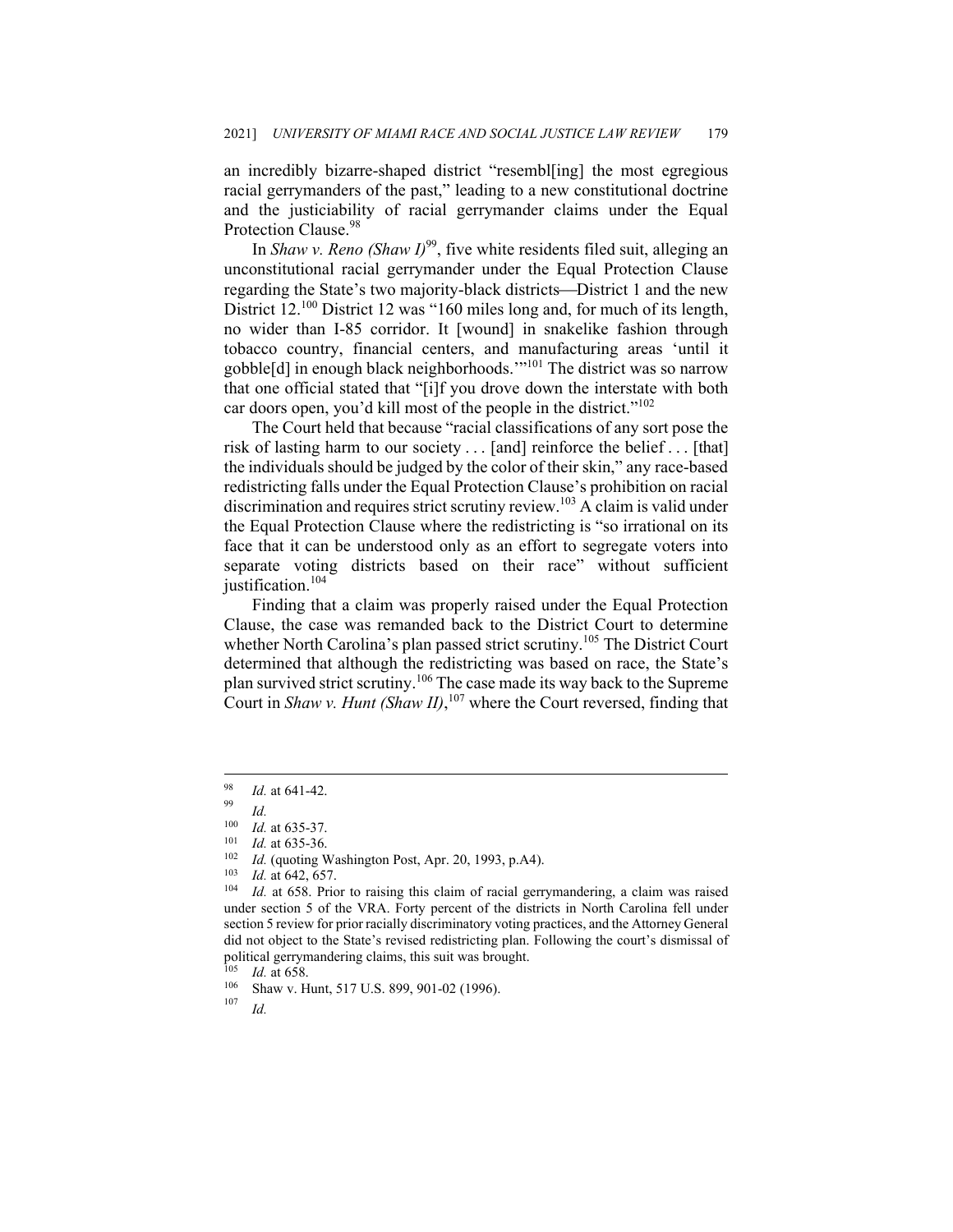North Carolina's redistricting scheme did not pass strict scrutiny, violating the Equal Protection Clause.<sup>108</sup>

# ii. Miller v. Johnson

The Court further clarified, and expanded the ways in which a plaintiff may raise an Equal Protection claim of racial gerrymander under *Shaw* two years later in *Miller v. Johnson*. <sup>109</sup> Similar to North Carolina, Georgia, following the 1990 census, was granted an additional congressional seat, and had to redraw its congressional districts to add the newly granted eleventh district.<sup>110</sup> Georgia, having engaged in prior discriminatory voting practices, was a covered jurisdiction under section 4(b) of the VRA, and subject to section 5 preclearance by the Attorney General.<sup>111</sup> After two redistricting preclearance failed attempts, Georgia's third redistricting plan, described as "[g]eographically . . . a monstrosity," was approved, and three black candidates were elected to Congress from Georgia's newly redrawn three majority-black districts.<sup>112</sup>

Five white voters from the eleventh district filed suit, claiming the district was a racial gerrymander in violation of the Equal Protection Clause as defined in *Shaw*. <sup>113</sup> On appeal, the appellants argued that classification based on race alone is not enough to satisfy *Shaw*, and that there must be a showing that the district's shape is "so bizarre that it is unexplainable other than on the basis of race."<sup>114</sup> The Court clarified that bizarreness is not a threshold requirement under *Shaw*, but rather evidence of a state's redistricting rational.<sup>115</sup> The Court concluded that a claim is sufficient under *Shaw* where race is a dominant and controlling factor in redistricting, evidenced by circumstantial evidence such as shape, compactness, contiguity, political affiliations, racial considerations, or more direct evidence of legislative purpose.<sup>116</sup>

#### *b. 2010 Census*

The litigation arising out of the 2010 census was arguably the most detrimental to protecting and enhancing voter's rights. The landmark case,

 $\frac{108}{109}$  *Id.* 

<sup>109</sup> Miller v. Johnson, 515 U.S. 900 (1995).<br>
<sup>110</sup> *Id.* at 906.<br>
<sup>111</sup> See infra Part II.c.ii.<br>
<sup>112</sup> Miller, 515 at 908-09 (The three majority-black districts were the second district, the fifth district, and the eleventh district).

<sup>113</sup> *Id.* at 909<br><sup>114</sup> *Id.* at 901-911.<br><sup>115</sup> *Id.* at 912-913.<br><sup>116</sup> *Id.* at 916.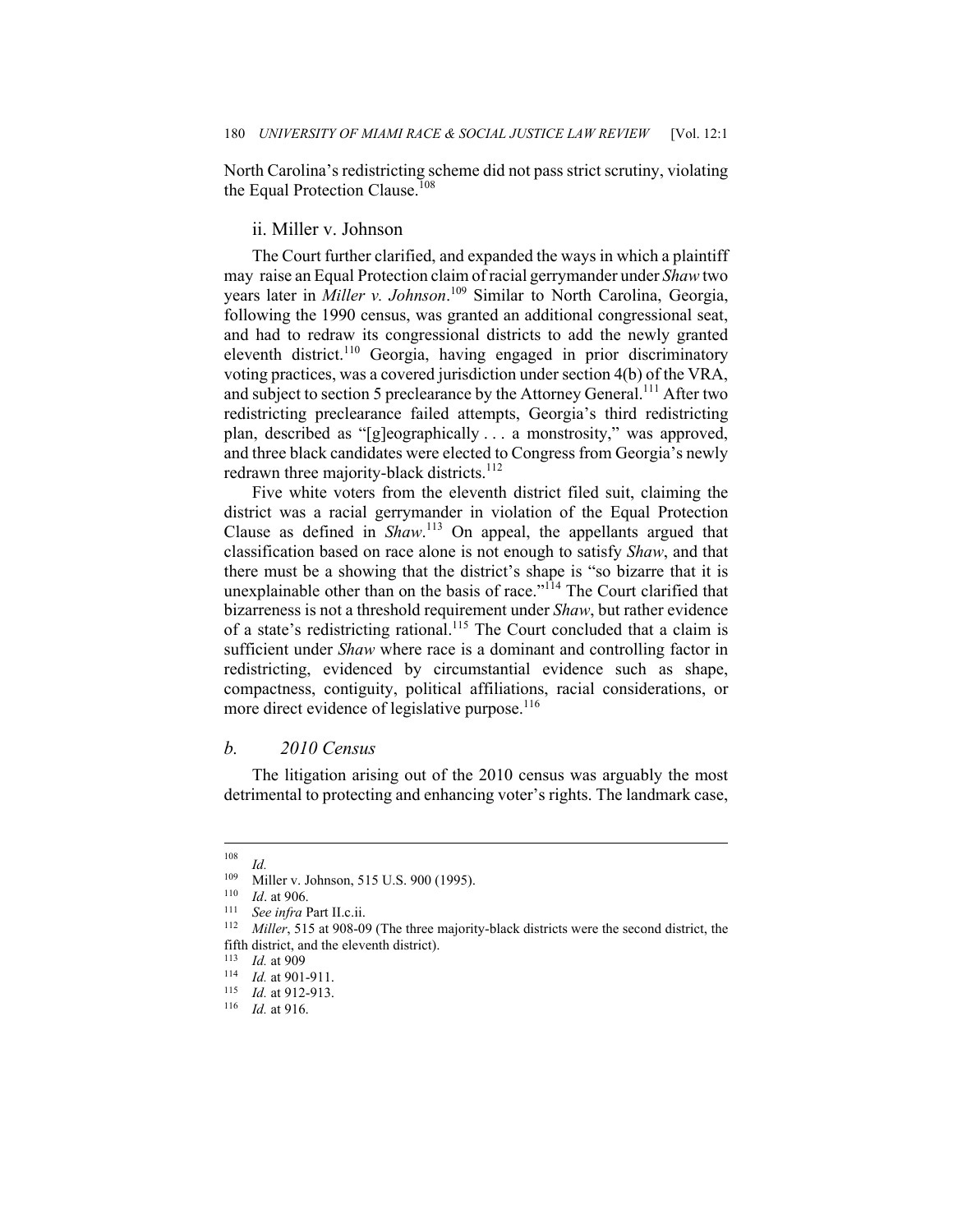*Shelby County*, <sup>117</sup> highlighted a fundamental flaw in our country and in the highest court's reasoning: the belief that because the oversight provisions of the VRA were working, it somehow meant that racism and white supremacy were a thing of the past, no longer requiring the core protections of the VRA. As Justice Ginsberg so aptly stated, "[t]hrowing out preclearance when it has worked and is continuing to work to stop discriminatory change is like throwing away your umbrella in a rainstorm because you are not getting wet."<sup>118</sup> The effects of *Shelby County* were felt quickly and made their way into other racial gerrymandering cases arising out of the 2010 census as discussed below.

# i. Shelby County v. Holder

The Court dealt one of its biggest blows to voting rights and opened the floodgates to a new era of voter suppression laws in its 2013 decision, *Shelby County v. Holder*. <sup>119</sup> The plaintiff, Shelby County, Alabama, brought suit against the U.S. Attorney General, Eric Holder, seeking a declaratory judgment that section 4(b) and section 5, the coverage formula and preclearance requirements, respectively, of the VRA were unconstitutional.<sup>120</sup>

The 5-4 majority found section  $4(b)$  unconstitutional.<sup>121</sup> The Court gave a few reasons for its decision. First, under the guise of equal state sovereignty, the Court concluded that states have a constitutional right to keep to themselves and "determine the conditions under which the right of suffrage may be exercised."<sup>122</sup> Second, the Court concluded that the coverage formula was initially meant to only last five years even though it had been repeatedly reauthorized with broad bipartisan support.<sup>123</sup> Finally, and most disturbingly, the Court concluded that the coverage formula was no longer necessary because the same racial disparities that were alive and well in 1965 no longer existed.<sup>124</sup> As Chief Justice Roberts explained:

> [A] statute's "current burdens" must be justified by "current needs," and any "disparate geographic coverage" must be "sufficiently related to the problem that it

<sup>117</sup> Shelby Cty. v. Holder, 570 U.S. 529 (2013). 118 *Id.* at 590 (Ginsburg, J., dissenting). 119 *Id.*

<sup>120</sup> *Id.* at 540-42.<br>
121 *Id.* at 556-57.<br>
122 *Id.* at 543-45.<br>
124 *Id.* at 553.<br>
124 *Id.* at 550-51.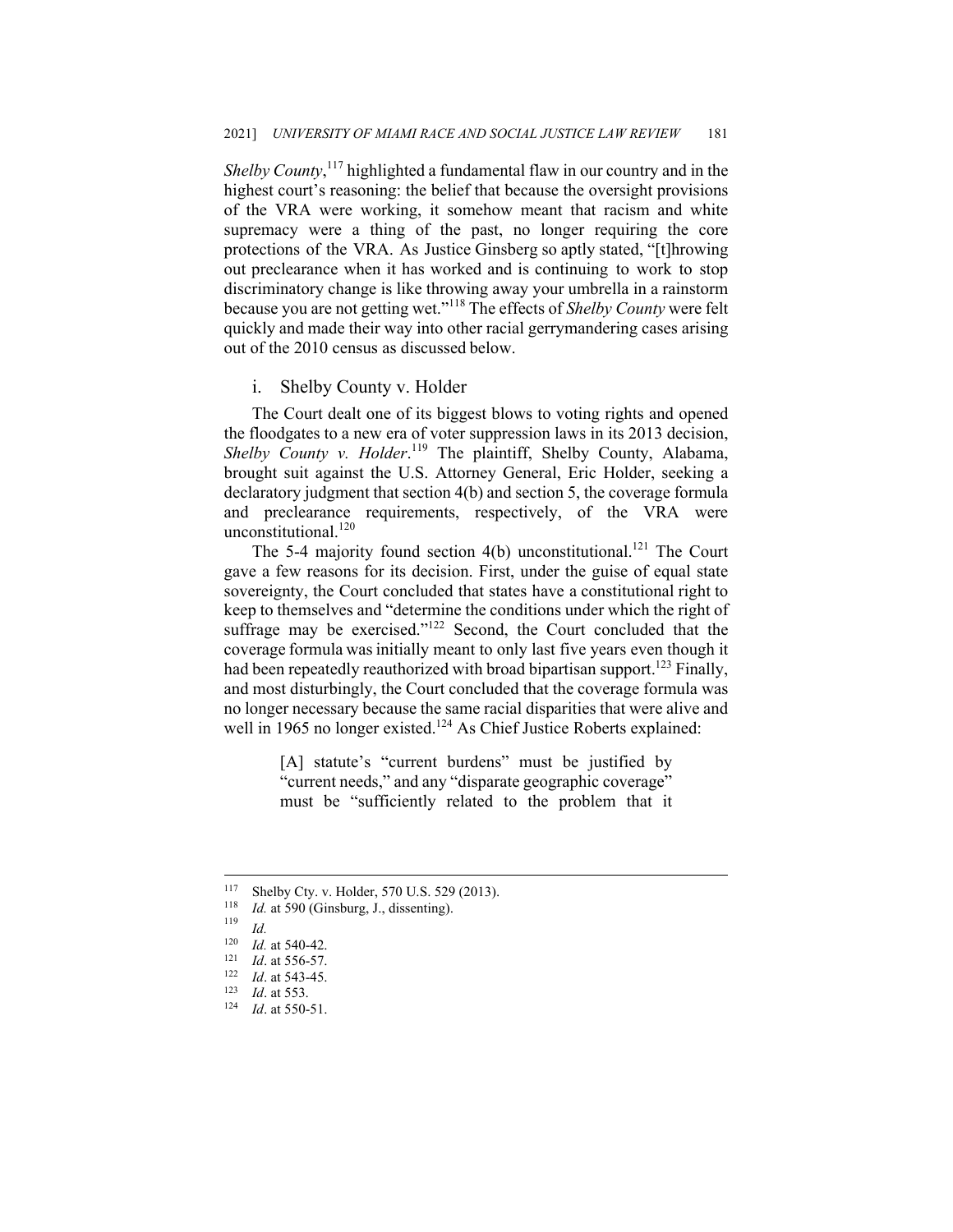targets." The coverage formula met that test in 1965, but no longer does so.

Coverage today is based on decades-old data and eradicated practices. The formula captures States by reference to literacy tests and low voter registration and turnout in the 1960s and early 1970s. But such tests have been banned nationwide for over 40 years. And voter registration and turnout numbers in the covered States have risen dramatically in the years since. Racial disparity in those numbers was compelling evidence justifying the preclearance remedy and the coverage formula. There is no longer such a disparity.

In 1965, the States could be divided into two groups: those with a recent history of voting tests and low voter registration and turnout, and those without those characteristics. Congress based its coverage formula on that distinction. Today the Nation is no longer divided along those lines, yet the Voting Rights Act continues to treat it as if it were.<sup>125</sup>

The dissenting opinion, written by Justice Ginsburg and joined by Justices Breyer, Sotomayor, and Kagan, describes in detail, with a litany of examples of blatant, egregious voter suppression,<sup>126</sup> why sections  $4(b)$ and 5 are critical to ensuring equal access to voting as guaranteed by the Fourteenth and Fifteenth Amendments:

> All told, between 1982 and 2006, DOJ objections blocked over 700 voting changes based on a determination that the changes were discriminatory. Congress found that the majority of DOJ objections included findings of discriminatory intent, and that the changes blocked by preclearance were "calculated decisions to keep minority voters from fully participating in the political process."<sup>127</sup>

> Alabama is home to Selma, site of the "Bloody Sunday" beatings of civil-rights demonstrators that served as the catalyst for the VRA's enactment. Following those events, Martin Luther King, Jr., led a march from Selma to Montgomery, Alabama's capital, where he called for

<sup>125</sup> *Id.* (emphasis added). 126 *See, e.g., id,* at 573-75, 583-85 (Ginsburg, J., dissenting). 127 *Id* at 571.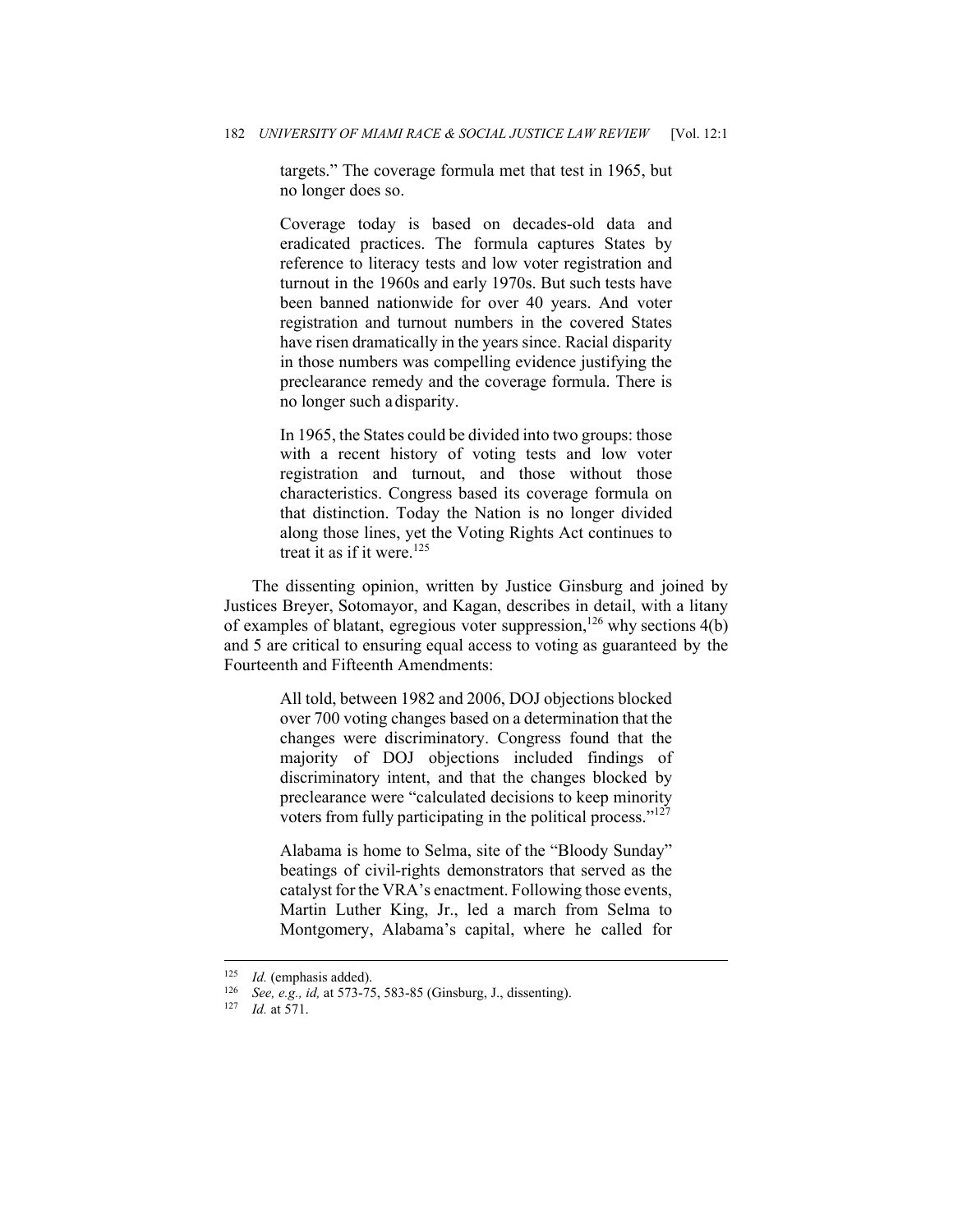passage of the VRA. If the Act passed, he foresaw, progress could be made even in Alabama, but there had to be a steadfast national commitment to see the task through to completion. In King's words, "the arc of the moral universe is long, but it bends toward justice."

History has proved King right. Although circumstances in Alabama have changed, serious concerns remain. Between 1982 and 2005, Alabama had one of the highest rates of successful § 2 suits, second only to its VRAcovered neighbor Mississippi. In other words, even while subject to the restraining effect of § 5, Alabama was found to have "deni[ed] or abridge[d]" voting rights "on account of race or color" more frequently than nearly all other States in the Union. This fact prompted the dissenting judge below to concede that "a more narrowly tailored coverage formula" capturing Alabama and a handful of other jurisdictions with an established track record of racial discrimination in voting "might be defensible." That is an understatement. Alabama's sorry history of § 2 violations alone provides sufficient justification for Congress' determination in 2006 that the State should remain subject to  $\S$  5's preclearance requirement.<sup>128</sup>

The effects of *Shelby County* were immediate, devastating, and farreaching.129 By ruling section 4(b) unconstitutional, the Court rendered section 5 intact, but void. The cases immediately following *Shelby County*  were impacted, and today, states and counties with known histories of voter suppression and discrimination are moving swiftly in response to the 2020 election and census results. As stated previously, without the protections and governmental oversight of sections 4(b) and 5, there is one less "institutional check on white power."<sup>130</sup> States and counties with histories of voter suppression and discrimination based on race can continue to redraw district lines to maintain "white racial hegemony" in government. $^{131}$ 

#### ii. Bethune-Hill v. Virginia State Board of Election

In the late 1990's, Virginia's State Senate and House of Delegates shifted from Democratic to Republican control.<sup>132</sup> In the House of Delegates, a two-thirds majority (sixty-seven votes), is required to override a veto, and the Republican party in 2009 controlled only fifty-nine seats.<sup>133</sup>

<sup>128</sup> *Id.* at 581-82 (Ginsburg, J., dissent).<br>
<sup>129</sup> *See infra* Part II.c.i.<br>
<sup>130</sup> Vann R. Newkirk II, *supra* note 93<br>
<sup>131</sup> *Id.*<br> *Virginia House of Delegates* PALI

<sup>132</sup> *Virginia House of Delegates*, BALLOTPEDIA. 133 *Id.*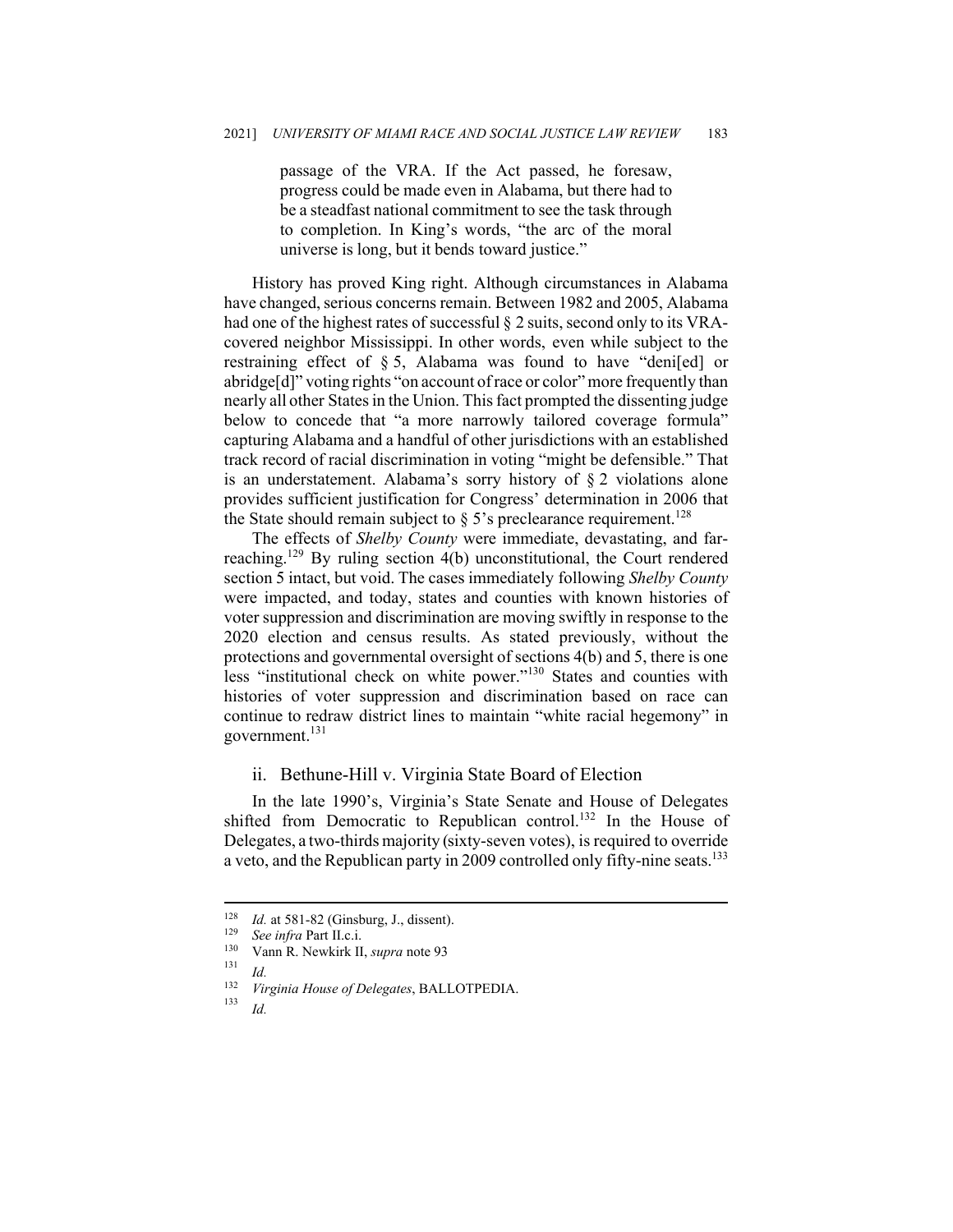Following the 2010 census, the Republican-controlled redistricting committee "packed" black voters into twelve of the 100 districts, giving each district a black voting-age population ("BVAP") over fifty-five percent.<sup>134</sup> The result—in 2011 Republicans picked up eight seats to meet the two-thirds, sixty-seven vote majority. $135$ 

Plaintiffs brought suit (*Bethune I*) against Virginia alleging racial gerrymandering violations under the VRA and Equal Protection Clause for all twelve districts.<sup>136</sup> Virginia was a covered jurisdiction under section 4(b) of the VRA, and thus subject to the preclearance requirements under section 5 of the VRA.<sup>137</sup> However, following the Court's decision in *Shelby County,*<sup>138</sup> the Court focused its opinion on the claims raised under the Equal Protection Clause.139 The Court, holding that perceived threshold requirements for raising a claim were not required, again lowered the bar for claims under the Equal Protection Clause.<sup>140</sup>

At issue in *Bethune I* was the lower court's misinterpretation of the threshold requirements to raise a racial gerrymander claim under the Equal Protection Clause, and whether there needed to be "an actual conflict between the enacted plan and traditional redistricting principles."<sup>141</sup> The Court followed its line of reasoning in *Miller*, <sup>142</sup> holding that "a conflict or inconsistency between the enacted plan and traditional redistricting criteria is not a threshold requirement or a mandatory recondition in order for a challenger to establish a claim of racial gerrymandering," but rather can be used as "persuasive circumstantial evidence tending to show racial predomination."<sup>143</sup> The case was remanded back to the District Court.

The District Court struck down the redistricting plan, and the case was appealed back to the Supreme Court in *Virginia House of Delegates v. Bethune-Hill (Bethune II)*.<sup>144</sup> The Supreme Court dismissed the appeal for lack of jurisdiction, meaning that the "court-ordered maps that favored

 $\frac{134}{135}$  *Id.* 

<sup>&</sup>lt;sup>135</sup> Bethune-Hill v. Virginia State Bd. of Elections, 137 S.Ct. 788 (2017).<br>
<sup>136</sup> *Id.* at 795; see infra Part II.c.ii.<br>
<sup>137</sup> See infra Part II.c.ii.<br> *138 Bethune-Hill*, 137 S.Ct. at 795.<br>
<sup>139</sup> *Id.* at 797.<br>
<sup>140</sup>

required to establish a claim of racial gerrymandering).<br>
<sup>142</sup> *Bethune-Hill (Bethune I)*, 137 S.Ct. at 799.<br>
<sup>143</sup> 139 S.Ct. 1945 (2019).<br>
<sup>144</sup> *Id.* at 1956; *see* Ariane de Vogue, et al., *Supreme Court Hands Democrat* 

*Virginia Racial Gerrymander Case*, CNN (June 17, 2019, 4:09 PM), https://www.cnn.com/2019/06/17/politics/supreme-court-racial-virginia- gerrymanderingcase/index.html [https://perma.cc/K8W2-AX7D].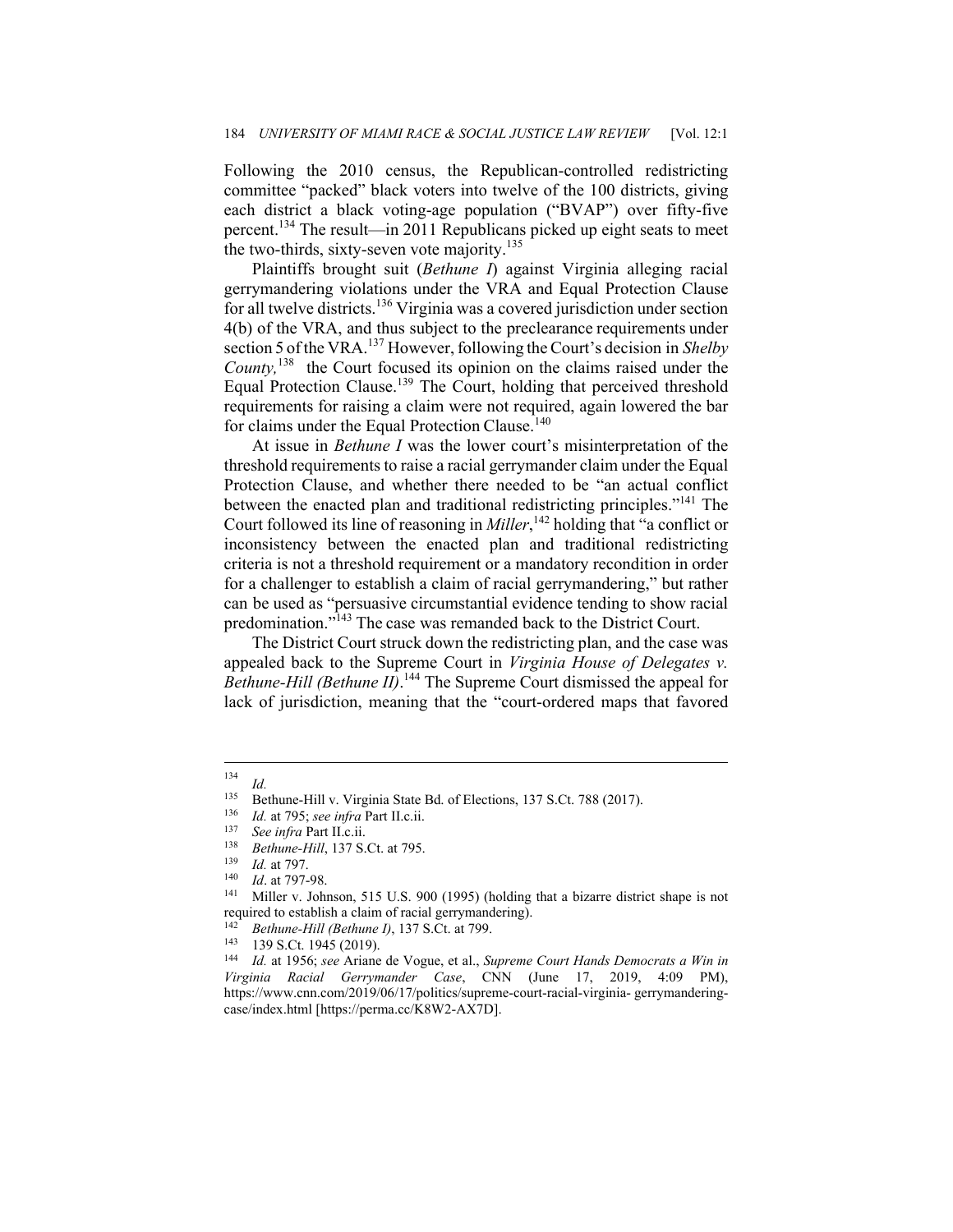Democrats [would] continue to be used."<sup>145</sup> The Attorney General of Virginia, Mark Herring, stated, "The US Supreme Court has rejected Virginia Republicans' efforts to protect racially gerrymandered districts. Virginia's elections this fall will take place in fair, constitutional districts. It's a good day for democracy in Virginia."<sup>146</sup> Former U.S. Attorney General, Eric Holder – the Attorney General at the time of *Shelby County*, noted that *Bethune II* was:

> [A]n important victory for African Americans in Virginia who have been forced since 2011 to vote in racially gerrymandered districts that unfairly diluted their voting power . . . With a new, fair map in place, all Virginians will now – finally – have the opportunity this fall to elect a House of Delegates that actually represents the will of the people. $147$

In the next election, control of the House of Delegates went back to the Democrats with a ten seat lead,  $55-45.^{148}$ 

# iii. Cooper v. Harris

North Carolina's first and twelfth districts found themselves back in front of the Supreme Court following the 2010 census in *Cooper v.*  Harris.<sup>149</sup> After the 1990 census, the two districts were designed to be majority black districts, which prompted white voters to file suit challenging the districts as unconstitutional racial gerrymanders in *Shaw*   $I<sup>150</sup>$  and *Shaw II*.<sup>151</sup> Following the 2000 census, the two districts were drawn with a BVAP of less than fifty percent.<sup>152</sup> Despite a BVAP of less than fifty percent, the candidates elected in the following five general elections were the African-American voters' preferred candidates.<sup>153</sup>

The 2010 census necessitated redistricting to comply with the oneperson, one-vote constitutional standard, and the Republican-led

 $\frac{145}{146}$  *Id.* 

<sup>146</sup> De Vogue, *supra* note 132.<br>
147 *Id.*<br>
148 *Virginia House of Delegates, <i>supra* note 132.<br>
149 137 S.Ct. 1455 (2017) (involving the same districts, North Carolina Districts 1 and 12, that were at issue in Shaw v. Reno, 509 U.S. 630 (1993), Shaw v. Hunt, 517 U.S. 889 (1996), Hunt v. Cromartie, 526 U.S. 541 (1999), and Easley v. Cromartie, 532 U.S. 234 (2001)).

<sup>150 509</sup> U.S. 630 (1993); *see infra* Part III.a.i.<br>
<sup>151</sup> 517 U.S. 889 (1996).<br>
<sup>152</sup> Harris, 137 S.Ct. at 1465 (District 1 had a BVAP of 48%, and District 12 had a BVAP of 43%).

<sup>153</sup> *Id.* at 1465-66.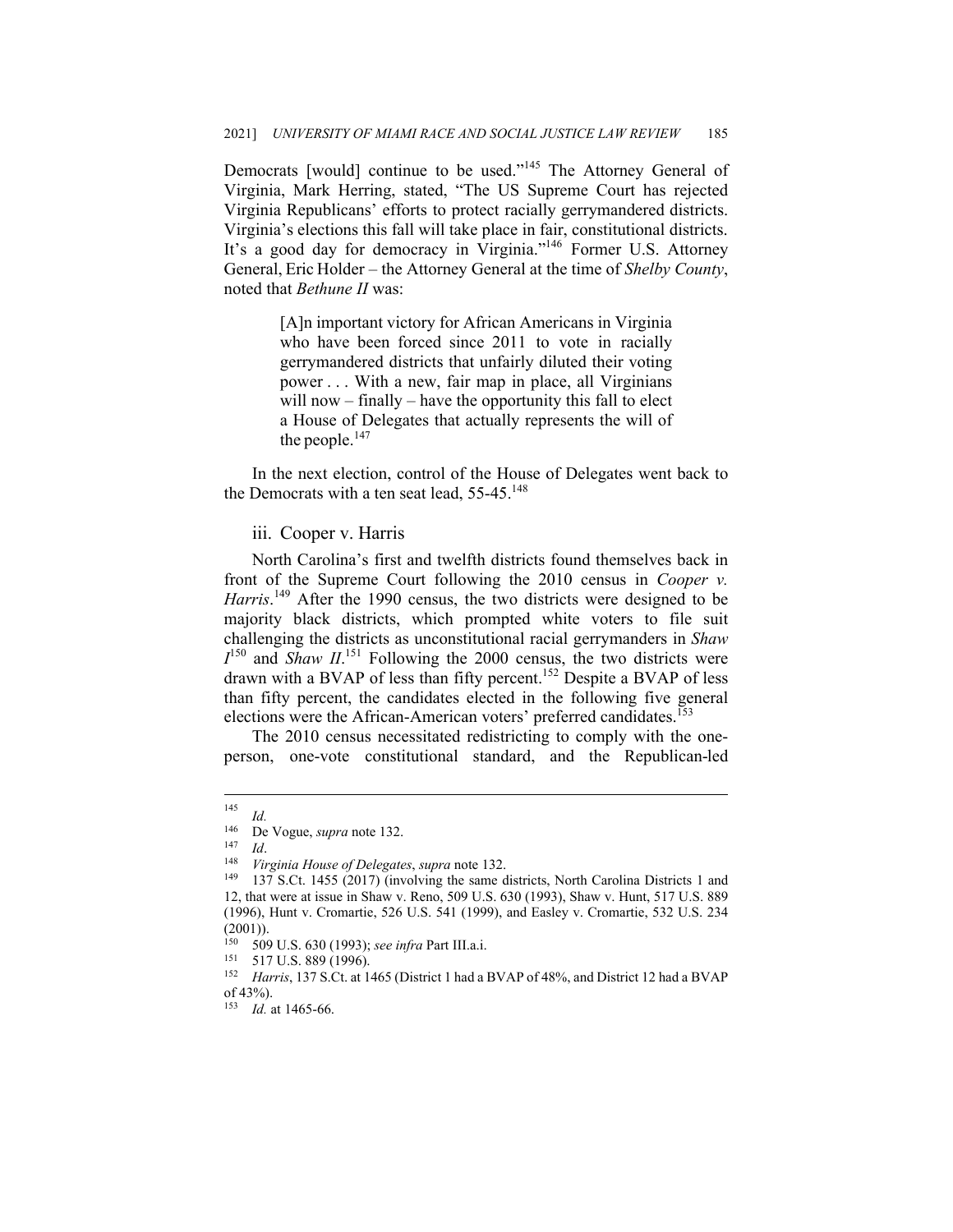redistricting committee "packed" Districts 1 and 12 with black voters by extending the boundaries of Districts 1 and 12 to catch more black voters and dispel white voters, raising the BVAP in those two districts above fifty percent and in effect, diluting the black vote in other districts.<sup>154</sup> District 1's BVAP increased four percent, from 48.6 percent to 52.7 percent.<sup>155</sup> District 12's BVAP increased nearly seven percent, from 43.8 percent to 50.7 percent—the result of gaining 35,000 voting-age African-Americans and losing 50,000 voting age white Americans.<sup>156</sup> Black voters brought suit against North Carolina, alleging unconstitutionalracial gerrymanders.<sup>157</sup> The district court agreed, and the Supreme Court affirmed, finding "that racial considerations predominated in designing both District 1 and District 12."158

*Harris* was decided only four years after *Shelby County*, yet the effects of the Court's decision to invalidate section 4(b), gutting the core of the VRA's protections, were obvious. At the time of the *Shelby County*  decision, forty counties in North Carolina fell under the section 4(b) coverage formula, requiring section 5 preclearance.<sup>159</sup> District 1's "appendages"<sup>160</sup> stretched into twenty-three counties, nearly a quarter of the State's 100 counties,<sup>161</sup> twenty-two of which were subject to section 5 preclearance due to a history of racially discriminatory voting practices.<sup>162</sup> District 12's "snakelike body"<sup>163</sup> slithered into six counties, one of which, Guilford County, was subject to section 5 preclearance.<sup>164</sup> Without the protection and oversight that sections 4(b) and 5 of the VRA provide, states like North Carolina, with a history of discriminatory and suppressive voting practices, are able to repeatedly redraw counties after each census

<sup>162</sup> *Harris*, 137 S.Ct. at 1482-85 (Appendix to the Opinion of the Court) (District 1 counties subject to section 5 preclearance were: Beaufort County, Bertie County, Chowan County, Craven County, Edgecombe County, Franklin County, Gates County, Granville County, Greene County, Halifax County, Hertford County, Lenoir County, Martin County, Nash County, Northampton County, Pasquotank County, Perquimans County, Pitt County, Vance County, Washington County, Wayne County, and Wilson County); *see also Jurisdictions Previously Covered by Section 5, supra* note 88.<br><sup>163</sup> Harris, 137 S.Ct. at 1466.<br><sup>164</sup> Id. at 1482-85 (Appendix to the Opinion of the Court); *see also Jurisdictions* 

*Previously Covered by Section 5*, *supra* note 88.

<sup>154</sup> *Id.* at 1466.<br><sup>155</sup> *Id.*<br><sup>156</sup> - 1

 $\frac{156}{157}$  *Id.* 

 $\frac{157}{158}$  *Id.* 

<sup>158</sup> *Id.* at 1481-82.<br>
159 *Jurisdictions Previously Covered by Section 5, supra* note 88.<br>
160 *Harris*, 137 S.Ct. at 1465.<br>
161 *NC County Formation*, STATE LIBRARY OF NORTH CAROLINA, https://statelibrary.ncdcr.gov/research/genealogy- and-family-history/family-records/nccounty-formation [https://perma.cc/99V5-EP6Z].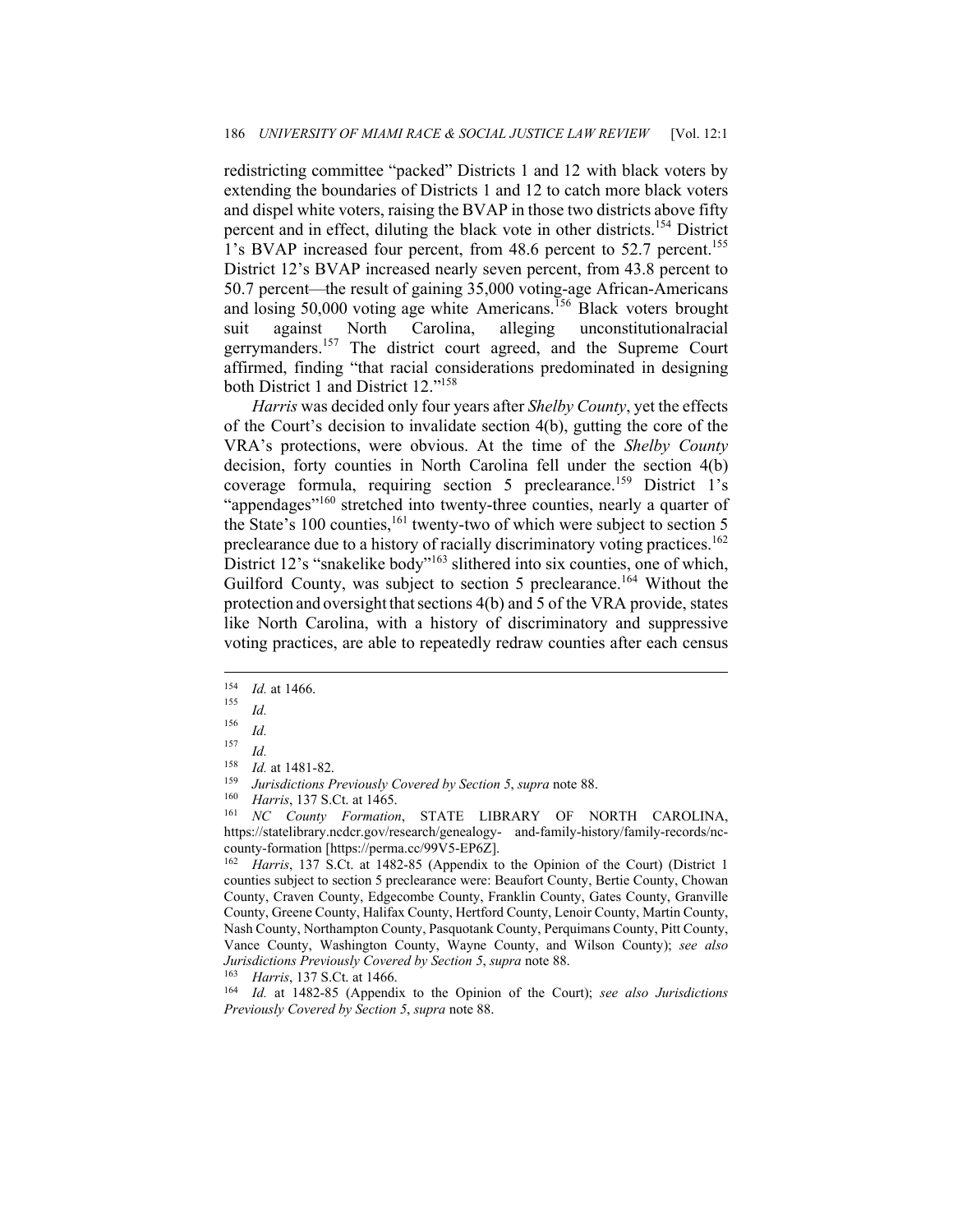in order to "pack," "stack," or "crack" the minority vote, often of Black voters, where the only remedy is costly and timely litigation.

#### *c. 2020 Census*

## i. 2020 Census Results

The initial  $2020$  census results were released on April 26,  $2021$ .<sup>165</sup> Texas gained two seats in the U.S. House of Representatives, and five other states—Colorado, Florida, Montana, North Carolina, and Oregon each gained one additional seat.<sup>166</sup> Seven states—California, Illinois, Michigan, New York, Ohio, Pennsylvania, and West Virginia—each lost one Congressional seat.<sup>167</sup>

The 2020 census has been fraught with controversy since before it began counting its results. There are serious doubts as to its accuracy given the COVID-19 pandemic and unprecedented wildfire and hurricanes in parts of the country, all of which halted in-person counting.<sup>168</sup> Additionally, and most impactfully, was the decision by the Trump administration to cut short the amount of time the Census Bureau had to follow up with unresponsive households, check for duplicate entries, and confirm the total count.<sup>169</sup> The effect of this cannot be understated. For example, if New York had counted just eighty-nine more people, and every other State's count had remained the same, New York would not have lost a congressional seat.<sup>170</sup> The Trump administration tried, and failed, to include a citizenship question on the 2020 census, which would have excluded all nondocumented persons from the census results.<sup>171</sup> This thinly-veiled attempt at "accuracy" harkened back to a time when black enslaved persons were counted as three-fifths of a free person, or as recently as the 1940 census when "the Census Bureau determined the

<sup>165</sup> *2020 Census Apportionment Results*, U.S. CENSUS BUREAU (Apr. 26, 2021), https://www.census.gov/data/tables/2020/dec/2020-apportionment-data.html [https://perma.cc/QH2S-TW48].

<sup>166</sup> Merica & Stark, *supra* note 8. 167 *Id.*

<sup>168</sup> *Id.*; *see also* Hansi Lo Wang, et al., *Here's How the 1st 2020 Census Results Changed the Electoral College, House Seats*, NPR (Apr. 26, 2021, 3:56 PM), https://www.npr.org/2021/04/26/983082132/census-to-release-1st-results-that-shiftelectoral-college-house-seats [https://perma.cc/6D8E-8KUE].

 $\frac{169}{170}$  *Id.* 

<sup>170</sup> Merica & Stark, *supra* note 6. 171 Hansi Lo Wang, *Immigration Hard-Liner Files Reveals 40-year Bid Behind Trump's Census Obsession*, NPR (Feb. 15, 2021, 5:01 AM), https://www.npr.org/2021/02/15/967783477/immigration-hard-liner-files-reveal-40-yearbid-behind-trumps-census-obsession [https://perma.cc/DC5Y-SFJX].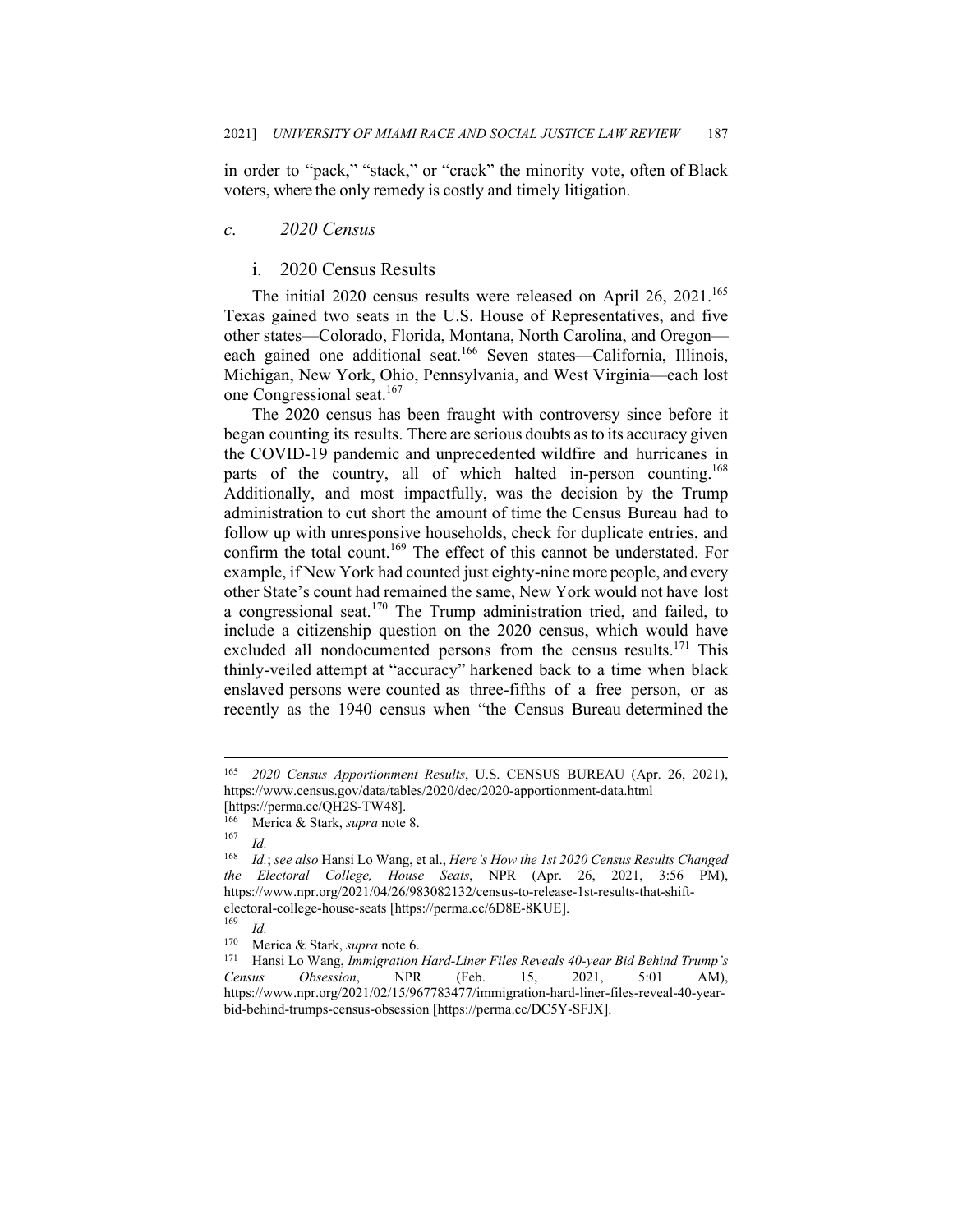phrase 'excluding Indians not taxed' could no longer omit some American Indians from the apportionment counts."<sup>172</sup>

#### ii. Expected Impact

Any state that won or lost a congressional seat and experienced a population shift in areas of the state, undergoes redistricting, thus affecting both state and federal seats. Of the six states gaining at least one congressional seat following the 2020 census, half were either fully or partially covered by section 5 of the VRA.<sup>173</sup> Texas was fully covered, five Florida counties were covered, and nearly half (forty) of North Carolina's counties were covered.<sup>174</sup> The impact of the census on redistricting, and the potential for racial gerrymandering is not limited to the states with congressional seat changes. Each state has the opportunity to claw back or hold tight to power, suppressing and disenfranchising voters along the way. The next section will look specifically at expected impacts in the three previously covered states that gained at least one congressional seat—Texas, North Carolina, and Florida.

# 1. Texas

Texas, a once staunchly and reliably red state, has found itself turning purple in recent years.<sup>177</sup> Despite the fact that Texas: (1) found itself in front of the Supreme Court for racial gerrymandering as recently as 2018 in *Abbott v. Perez*;<sup>175</sup> (2) has some of the most restrictive voting laws in the county; and (3) "Republicans have worked hard to raise economic barriers to voting, passing strict voter-ID laws, refusing to allow voters to register online, making it extremely difficult for third parties to register voters, and gerrymandering the state so effectively is to lock Democrats out of power." The work of on-the-ground grassroots and local activist efforts to register and encourage left-leaning voters, however, is starting to pay off.176 In 2018, a number of local offices shifted from Republican to Democrat, and most notably, in the Senate midterm elections, Democrat Robert "Beto" O'Rourke almost unseated the incumbent Republican senator, Ted Cruz, losing by just three points. $177$ 

 $\frac{172}{173}$  *Id.* 

<sup>173</sup> *See* Merica & Stark, *supra* note 6 (the six states gaining at least one seat are: Colorado, Florida, Montana, North Carolina, Oregon, and Texas); *see also Jurisdictions Previously Covered by Section 5*, *supra* note 88.<br>
<sup>174</sup> *Jurisdictions Previously Covered by Section 5*, *supra* note 88.<br>
<sup>175</sup> Abbott v. Perez, 138 S.Ct. 2305 (2018).<br>
<sup>176</sup> Serwer, *supra* note 177<br> *Id.*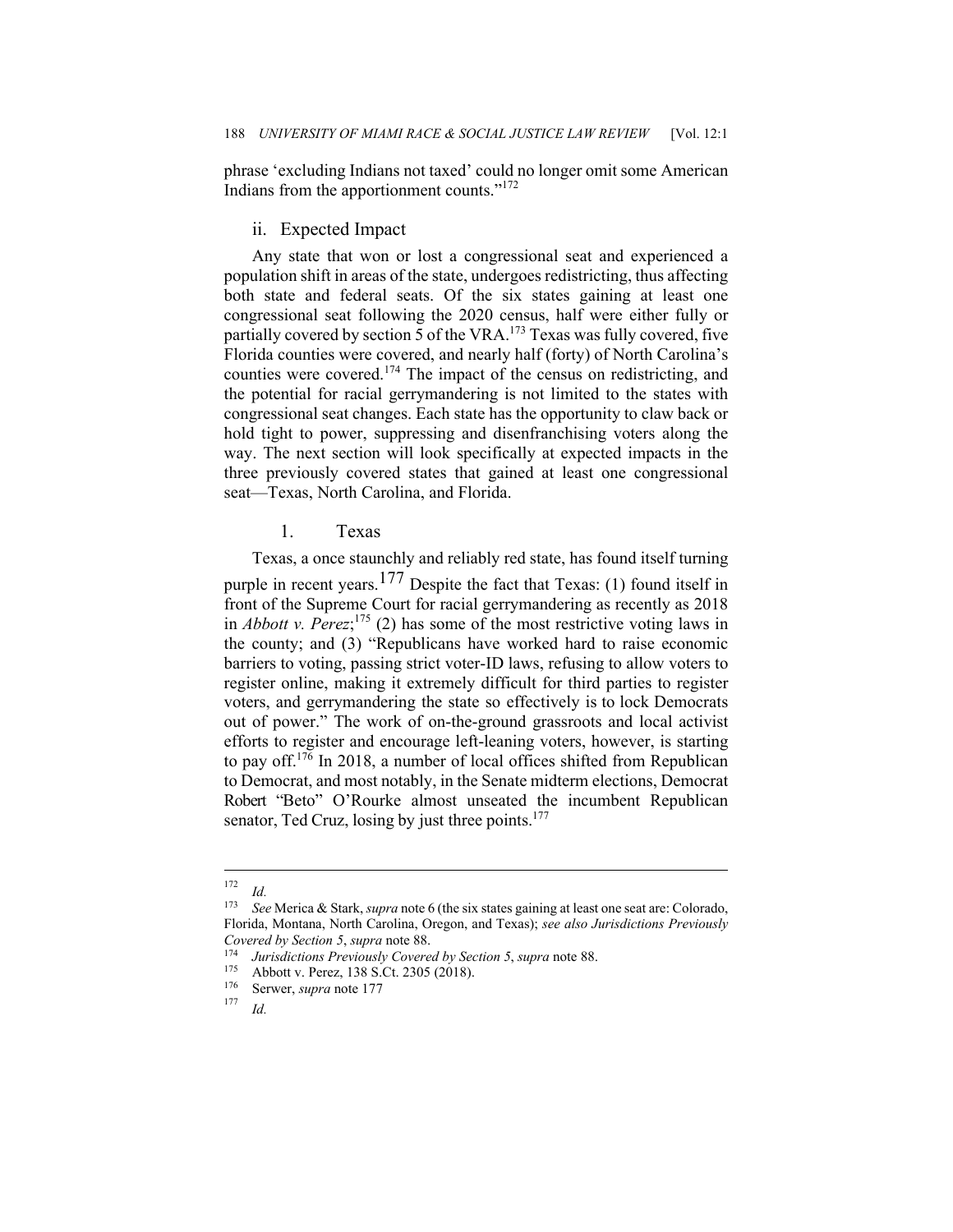This shift from red to purple, coupled with the invalidation of sections 4(b) and 5 of the VRA, has renewed Republican efforts to move the state back into firm Republican control. As of April 2021, Texas had introduced 49 bills, two of which attack, "with a laser focus" laws that have increased voter turnout in recent years.<sup>178</sup> The changes are far reaching, broad, and target nearly every part of the voting process. Changes include: encouraging registrars to purge voters by fining them personally, which would remove thousands of recently naturalized citizens; removing 24 hour voting access and setting a 12-hour per day limit on early voting; banning drive-by voting; prohibiting the proactive sending of mail-in ballots; reducing precincts in the five, urban, democratic-held counties; making it nearly impossible to kick out poll watchers placed at polling places for the purpose of intimidating black voters; and extending voter ID requirements.<sup>179</sup>

Given the push by Republicans to systematically target and disenfranchise minority voters and the state's history of racial gerrymandering, the fight will not stop at voting laws, but will find its way into redistricting, the first step in the battle for votes, power, and control.

# 2. North Carolina

North Carolina, a state that has seen party control shift back and forth throughout the years, is no stranger to racial gerrymandering. It has found itself in front of the Supreme Court on numerous occasions, $180$  was a partially covered jurisdiction under the VRA,<sup>181</sup> and given the Republican party's narrowing control of the state,<sup>182</sup> it is unlikely that the addition of a congressional seat will not impact redistricting. Like Texas, North Carolina has already started attacking voting access for future elections by proposing legislation that would require absentee ballots to arrive by 5:00 PM on election day, rather than be postmarked by that date and time, to be counted.183

The addition of a fourteenth congressional seat for North Carolina will allow the Republican-led redistricting committee to try to broaden its

<sup>178</sup> *See* Zach Beauchamp, *The Next Big Voting Rights Fight is in Texas*, VOX (Apr. 19, 2021, 8:00 AM), https://www.vox.com/policy-and-politics/2021/4/19/22374521/texasvoting-laws-sb7-hb6 [https://perma.cc/8XV3- C7NK]; *see also Voting Laws Roundup: March 2021*, *supra* note 4.<br><sup>179</sup> *Id.*<br><sup>180</sup> *Societies* Part III

<sup>&</sup>lt;sup>180</sup> See infra Part III.<br><sup>181</sup> Jurisdictions Previously Covered by Section 5, supra note 90.<br><sup>182</sup> North Carolina U.S. Senate Results, POLITICO (Jan. 6, 2021, 1:41 PM), https://www.politico.com/2020- election/results/north-carolina/senate/ 183 Nate Rau, *Special Report: The GOP's National Effort to Make Voting More Difficult*,

NC POLICY WATCH (Mar. 3, 2021).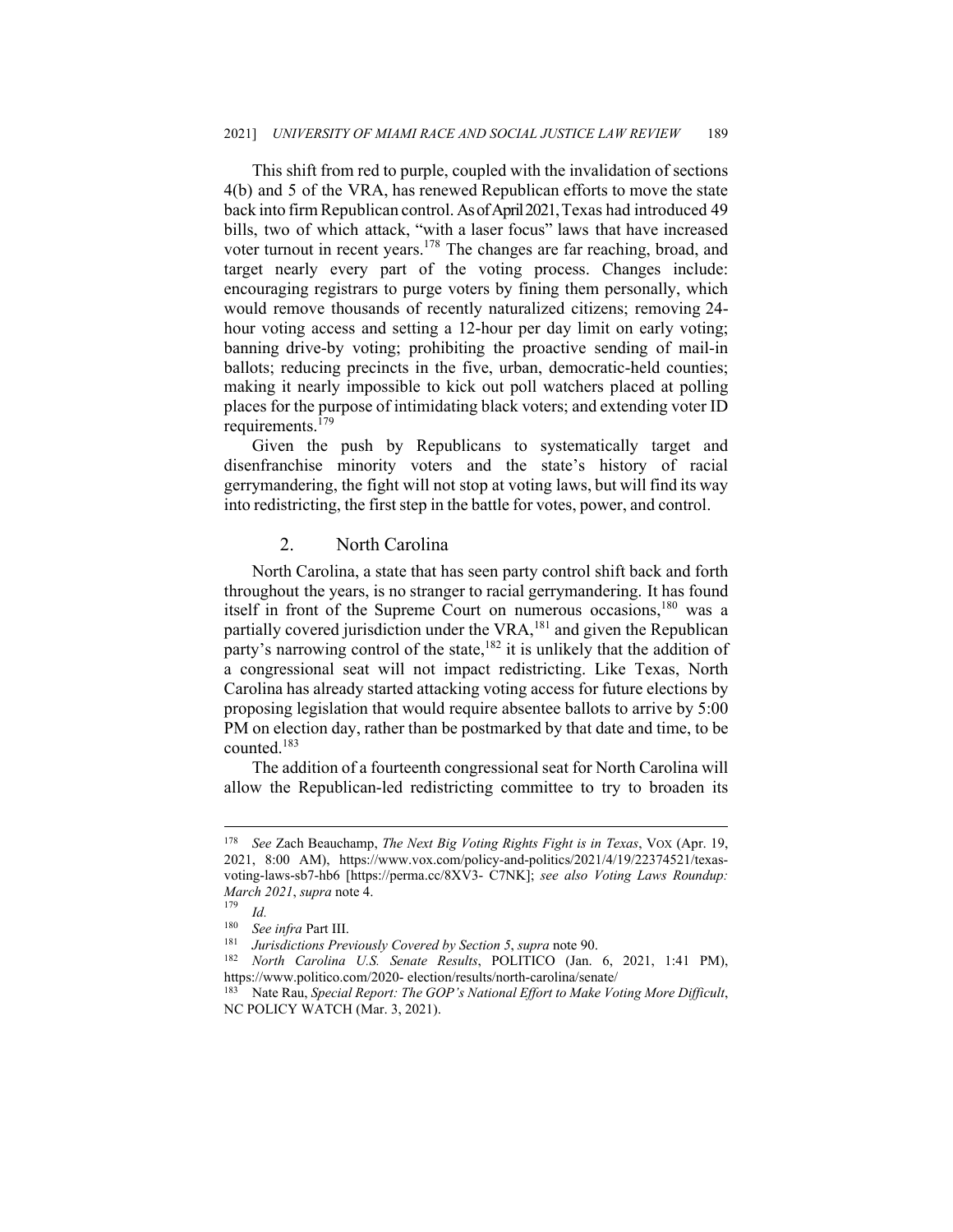party's hold in the state, after losing two seats to the Democrats in 2020.<sup>184</sup> Even though population growth in the state has been largely confined to dense, urban, Democrat-led cities, the Republican-controlled legislature is responsible for redistricting.<sup>185</sup> "The fact that North Carolina is such a purple state leads to no-holds-barred politics [because] [i]f you fail to act, you could be out of power for a decade."186 And, because the Democratic Governor cannot veto the redistricting plans, the only threat Republicans face is the possibility of a lawsuit, which would take years to make its way through the legal system, and given the state's legal history—it is a fight the state is willing to take on.<sup>187</sup>

# 3. Florida

Florida is no stranger to racial gerrymandering, suppressive voting laws, or hotly contested state and federal elections. In early 2021, Florida introduced a state bill, SB 90, targeting the absentee voting system.<sup>188</sup> "The bill would ban ballot drop boxes, limit assistance with ballot delivery to immediate family members, and shorten the length of time that a person can stay on an absentee voter list."189 Before the 2020 election, Florida's twenty-seven congressional seats were almost evenly split: Democrats had thirteen seats and Republicans had fourteen seats.<sup>190</sup> After the 2020 election, power shifted considerably to Republicans, giving them sixteen seats and leaving Democrats with eleven seats.<sup>191</sup> Now, with twenty-eight congressional seats to fill, the fight for the Republican-led redistricting committee<sup>192</sup> to further strengthen its hold on Congress will intensify.

<sup>184</sup> Will Doran & Lucille Sherman, *How N.C. Republicans May Handle Redistricting in*  2021 is Causing Concern, THE RALEIGH NEWS & OBSERVER (Jan 12, 2021).<br><sup>185</sup> Id.

 $\frac{180}{187}$  *Id.* 

 $\frac{1}{188}$  *Id.* 

<sup>188</sup> *United States House of Representatives Elections in Florida, 2020*, BALLOTPEDIA, https://ballotpedia.org/United States House of Representatives elections in Florida, 2 020 [https://perma.cc/2Z9F-YCVP].<br><sup>189</sup>

 $\frac{189}{190}$  *Id.* 

 $\frac{190}{191}$  *Id.* 

 $\frac{191}{192}$  *Id.* 

<sup>192</sup> Beatrice Zin, et al., *Which States are Gaining House Seats in 2022 – and Which are Losing Out*, POLITICO (Apr. 26, 2021, 12:27 PM).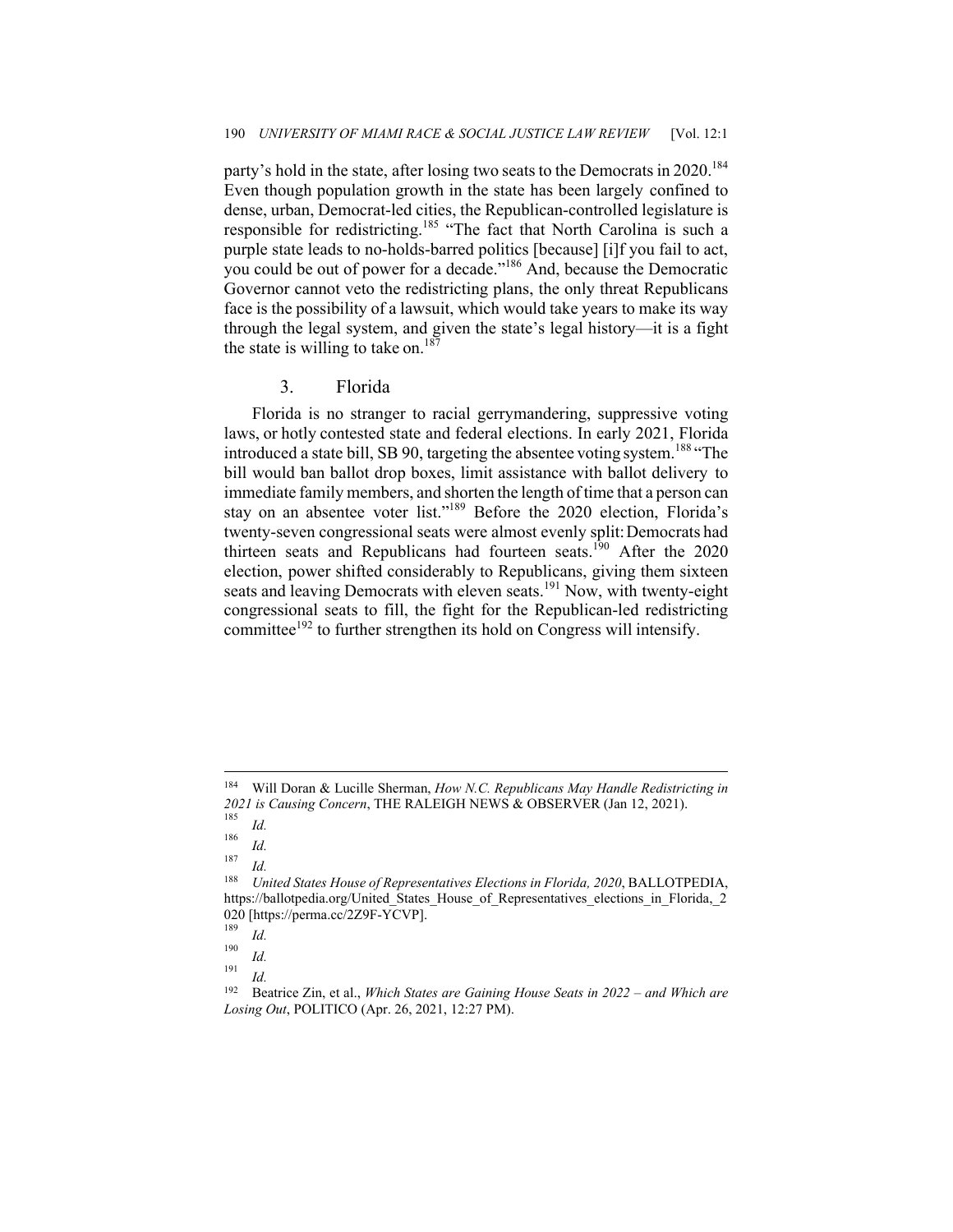# IV. IMPACT

"Systemic racism is naming the process of white supremacy."<sup>193</sup> It is the "systems and structures that have procedures or processes in place to disadvantage African Americans."<sup>194</sup> It is "the complex interaction of culture, policy and institutions that holds in place the outcomes we see in our lives."<sup>195</sup>

Racial gerrymandering, aside from affecting who is or is not elected, has deep, profound, and long-lasting impacts. One of the more obvious results of racial gerrymandering—a lack of representation of minority candidates—enforces systemic racism and encourages voter suppression to ensure that the status quo is maintained and those currently in power remain in power. By packing, cracking, and stacking the minority vote, states can dilute the minority voting strength ensure that the people and policies that allow systemic racism and voter suppression to maintain such strong hold on the Unites States remain in power.<sup>196</sup>

Racial gerrymandering ensures that "the country's voting systems empower white voters at the expense of voters of color, resulting in an unequal system of governance in which those communities have little voice and representation, even in policies that directly impact them."<sup>197</sup> Racial gerrymandering is at the frontline of the battle against systemic racism and white supremacy. With racial gerrymandering in play, it doesn't matter how many people get out and vote. Their votes may be so diluted that even perfect turnout wouldn't affect the outcome. As Reverend Jesse L. Jackson wrote:

Voting is not enough when gerrymandering schemes in Michigan, Pennsylvania, Ohio, North Carolina, Georgia, Texas, Wisconsin and other closely divided states intentionally pack minority voters into as few districts as possible, maximizing the power of suburban whites and rural conservatives — diluting votes in Detroit, Philadelphia, Charlotte, Austin,

<sup>193</sup> N'dea Yancey-Bragg, *What is Systemic Racism? Here's What it Means and How You Can Help Dismantle It*, USA TODAY (Jun. 15, 2020, 8:53 AM), https://www.usatoday.com/story/news/nation/2020/06/15/systemic-racism- what-doesmean/5343549002/ [https://perma.cc/4BHK-4CNB].

 $\frac{194}{195}$  *Id.* 

*Id.* 

<sup>196</sup> Meaghan Winter, *Want to Dismantle Structural Racism in the US? Help Fight Gerrymandering*, THE GUARDIAN (Aug. 20, 2020).<br><sup>197</sup> ReNika Moore & Rakim Brooks, *To End Systemic Racism, Ensure Systematic* 

*Equality*, ACLU (Feb 9, 2021),

https://www.aclu.org/news/racial-justice/ending-systemic-racism-requires-ensuringsystemic-equality/ [https://perma.cc/89G6-RFXE].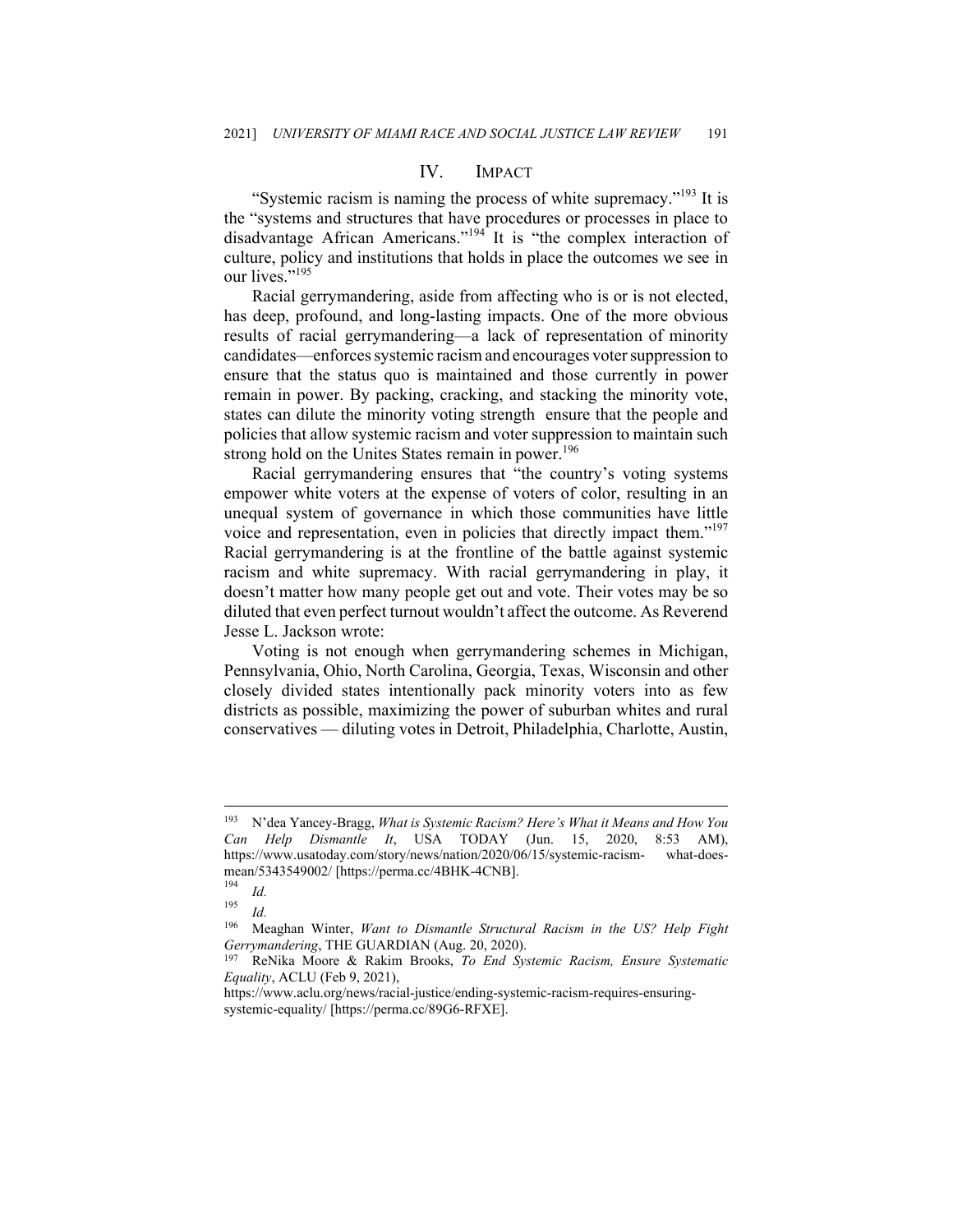San Antonio, Atlanta, and Milwaukee — and locking in GOP control of state legislatures.<sup>198</sup>

# V. SOLUTIONS

Solutions to racial gerrymandering are varied and because of the power awarded to the

states in *Shelby County*,<sup>199</sup> the likelihood of a nationwide solution is, at the moment, slim. The following section proposes four solutions to this growing problem.

## *a. Reinstate Sections 4(b) and 5 of the Voting Rights Act*

The coverage formula and preclearance requirement of the VRA were the only federal preventative measures in place to try to stop racial gerrymandering before it could take effect. Removing this check on blatant racism, white supremacy, and government power grabs has opened the floodgates to not only racial gerrymandering, but systematic and deliberate voter suppression laws targeting minority votes.

Although Chief Justice Roberts claimed that the U.S. is "no longer divided among [racial] lines,"<sup>200</sup> it is, in fact, more divided than ever. Eighty percent of Americans believe there is discrimination against African-Americans, seventy-six percent believe there is discrimination against Hispanic-Americans, and seventy percent believe there is discrimination against Asian-Americans.<sup>201</sup> The number of recent hate crimes against Asian-Americans has prompted the Senate to pass, 94-1, legislation condemning Asian hate crimes and expediting the Department of Justice's review process.<sup>202</sup> And seemingly daily, there is a new report of an unarmed black man, woman, or child, being gunned down by police. Black Americans, even though they represent less than thirteen percent of

<sup>198</sup> Rev. Jesse L. Jackson & David Daley, *Voter Suppression is Still One of the Greatest*  Obstacles to a More Just America, TIME (Jun. 12, 2020, 11:16 AM).<br>
<sup>199</sup> See infra Part III.c.i.<br>
<sup>200</sup> Shelby Cty. v. Holder, 570 U.S. 529, 550-51 (2013).<br>
<sup>201</sup> Andrew Daniller, *Majorities of Americans See at Least Some* 

*Black, Hispanic and Asian People in the U.S.*, PEW RESEARCH CENTER (Mar. 18, 2021), https://www.pewresearch.org/fact- tank/2021/03/18/majorities-of-americans-seeat-least-some-discrimination-against-black-hispanic-and-asian-people- in-the-u-s/ [https://perma.cc/T6QF-54MJ].

<sup>202</sup> Rebecca Shabad, *Senate Passes Hate Crime Bill Responding to Wave of Violence Against Asian Americans*, NBC NEWS (Apr. 22, 2021, 12:24 PM), https://www.nbcnews.com/politics/congress/senate-passes-hate-crime-bill- respondingwave-violence-against-asian-n1264949 [https://perma.cc/4QZH-597L].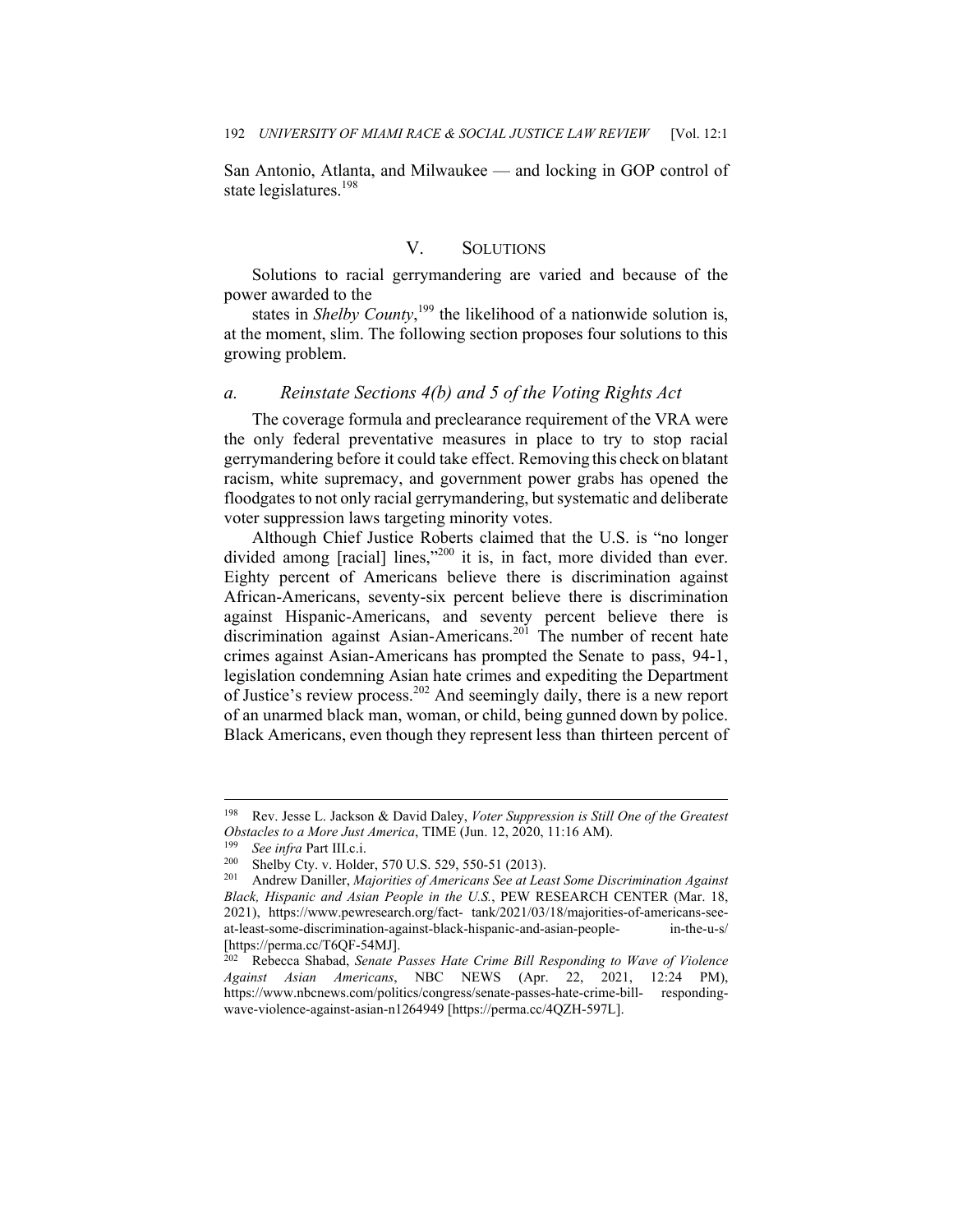the U.S. population, "are killed by police at more than twice the rate of white Americans."<sup>203</sup>

Reinstating sections 4(b) and 5 of the VRA will not solve these problems, nor will it completely get rid of the racial gerrymander, but it will ensure that there is a check in place to stop states from enacting future laws and redistricting with the purpose and effect of suppressing, diluting, or disenfranchising the minority vote. This in turn will ensure that those elected into state and federal legislatures pass policies that combat systemic racism, fight America's history of white supremacy, and benefit all people.

#### *b. Independent Redistricting Commissions*

An independent redistricting commission ("IRC") is, as the name suggests, an independent "body separate from the legislature that is responsible for drawing the districts used in congressional and state legislative elections."204 When effectively run, an IRC follows strict guidelines, holds public hearings, and makes redistricting data and maps available to the public.<sup>205</sup> IRCs are not without their own controversy. Opponents argue that IRCs violate the U.S. Constitution by excluding legislatures from their own state's redistricting process.<sup>206</sup> However, in 2015, the Supreme Court, in a 5-4 ruling, held that IRCs do not violate the Elections Clause of the U.S. Constitution.<sup>207</sup>

Currently, eight states use IRCs for congressional redistricting, and fourteen states use IRCs for state legislative redistricting.<sup>208</sup> Depending on the state, IRCs can either be made up entirely by non-political members, or they may allow political members.<sup>209</sup> However, as one journalist noted:

Independent commissions are only as good as the criteria they are given to draw districts with, and the people who staff them. Most states fill

 $\frac{1}{206}$  *Id.* 

<sup>203</sup> *Fatal Force*, THE WASHINGTON POST (April 27, 2021),

https://www.washingtonpost.com/graphics/investigations/police-shootings-database/ [https://perma.cc/WXQ8- MYR2].

<sup>204</sup> *Independent Redistricting Commissions*, CAMPAIGN LEGAL CENTER, https://campaignlegal.org/democracyu/accountability/independent-redistrictingcommissions [https://perma.cc/8T4R-PCUE].

<sup>206</sup> *Redistricting Commissions*, BALLOTPEDIA. 207 Arizona State Legislature v. Arizona Independent Redistricting Commission, 135 S.Ct. 2652 (2015).<br><sup>208</sup> Redistricting

<sup>208</sup> *Redistricting Commissions*, *supra* note 207 (the eight states that use IRCs for congressional redistricting are: Arizona, California, Colorado, Hawaii, Idaho, Michigan, New Jersey, and Washington. The fourteen states that use IRCs for state legislative redistricting are: Alaska, Arizona, Arkansas, California, Colorado, Hawaii, Idaho, Michigan, Missouri, Montana, New Jersey, Ohio, Pennsylvania, and Washington). 209 *Id.*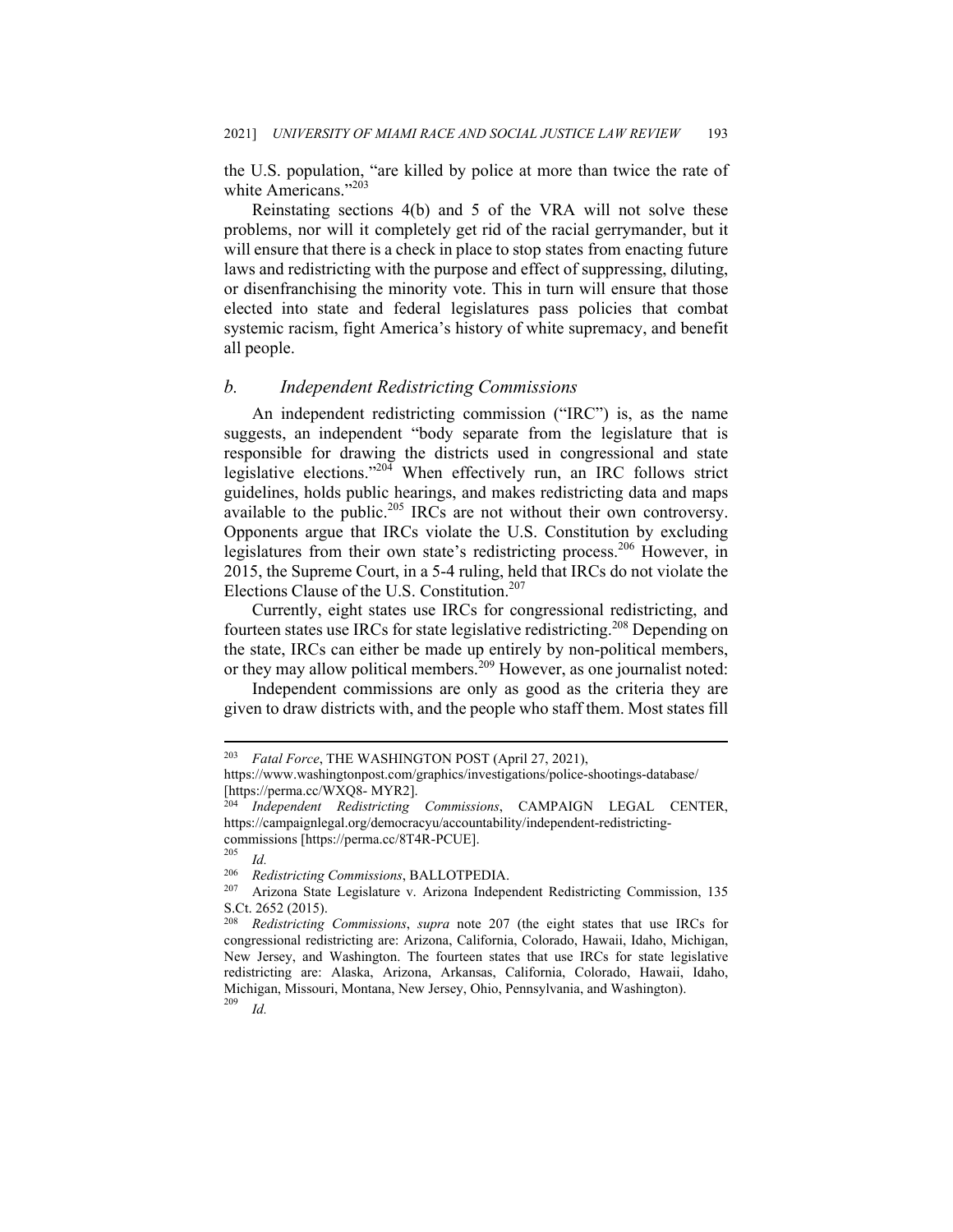these commissions with partisans and political appointees. They end up being incumbent protection rackets, or in the case of Arizona, pushing an already secretive process deeper into the shadows. $2^{10}$ 

IRCs are a relatively new phenomena and given that many of the states that currently use IRCs are not those with a history of racial gerrymandering, it is unclear how effective they truly are.

#### *c. Proportional Representation*

Proportional representation is "an electoral system in which the number of seats held by a political group or party in a legislative body is determined by the number of popular votes received. $^{211}$  Proportional representation means that if ten percent of the voters in a state voted for party A, then ten percent of the representative seats would go to party A. In effect, proportional representation gets rid of the redistricting process since candidates would no longer be elected by representatives in a single district, but by the state as a whole.<sup>212</sup> Proponents of proportional representation argue that it "minimize[s] wasted votes and ensure[s] that the parties are representedin proportion to the votes they receive."<sup>213</sup>

Proportional representation is considered a radical solution that could upend the two-party system that the United States is known for. Opponents argue that proportional representation would only create more political, racial, religious, and economic divides and essentially create a stalemate in politics where no one party would ever have enough control to get any legislation passed.<sup>214</sup> While unlikely that a proportional representative system could work effectively in the United States, the idea that those elected to office proportionally represent the voters is an attractive one.

## *d. Algorithms*

The final possible solution is a complete move towards technology to let computer-run algorithms draw state and federal district maps. The use of algorithms in redistricting has been around for decades, yet for a long time it was expensive, available only to those with advanced skill and knowledge, and like many possible solutions to racial gerrymandering,

<sup>210</sup> Daniel Oberhaus, *Algorithms Supercharged Gerrymandering. We Should Use Them to Fix It*, VICE (Oct. 3, 2017, 12:11 PM). 211 *Proportional Representation*, MIRIAM-WEBSTER. 212 Matthew Yglesias, *The Real Fix for Gerrymandering is Proportional Representation*,

VOX (Nov. 6, 2017, 12:38PM).<br><sup>213</sup> Douglas J. Amy. *How I* 

<sup>213</sup> Douglas J. Amy, *How Proportional Representation Would Finally Solve Our Redistricting and Gerrymandering Problems*, FAIRVOTE. 214 Douglas J Amy, *Common Criticisms of PR and Responses to Them*, FAIRVOTE,

https://www.fairvote.org/common\_criticisms\_of\_pr\_and\_responses\_to\_them [https://perma.cc/HUA4-WWSK].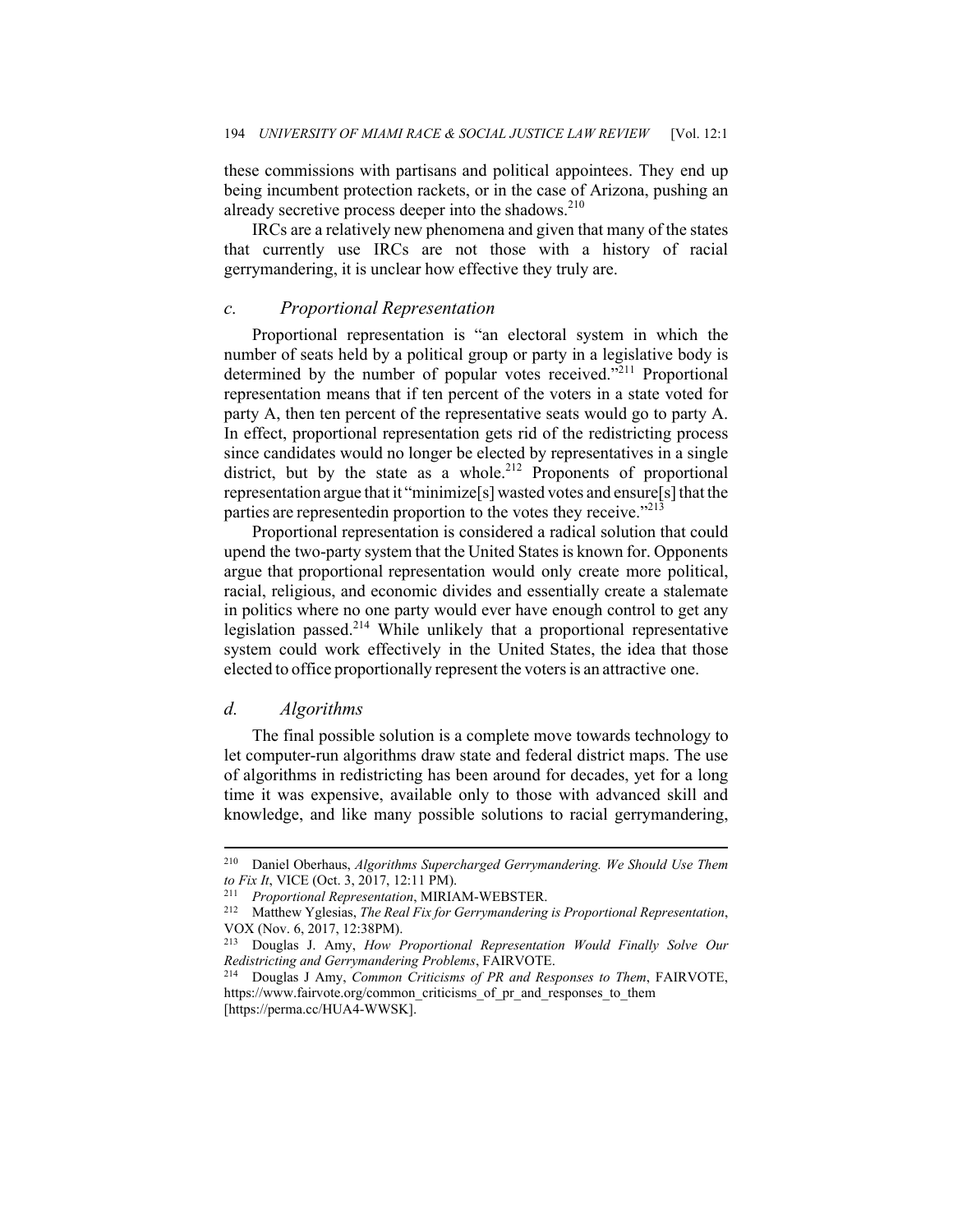faced intense scrutiny and backlash.<sup>215</sup> With advances and the public's increased trust and comfortability with technology, algorithms and computer programs have been available for political parties to use when redistricting, but rather than provide a neutral solution, political parties have been able to manipulate the algorithms to suit their intended use and end goals.<sup>216</sup>

In 2016, an algorithm was created with the help of a supercomputer to generate all potential districting options in effort to root out racial and political bias.<sup>217</sup> This type of analysis is a step in the right direction, but as one expert points out, "[a]lgorithms are a terrific tool and there could definitely be a role for them. But like independent commissions, they are only as good as the criteria that govern them. The meaningful structural reform that we need involves the way we think about voting and districting itself."<sup>218</sup> Recent studies have shown that data is rarely, if ever, truly race neutral because someone has to build the algorithm, input the data, and run the program.<sup>219</sup> Considering that many jurisdictions already use algorithms,<sup>220</sup> and there is now acknowledgment of the racism that underlies the data systems, $221$  there is an opportunity for significant improvement and adoption of algorithms to provide the solutions needed to redistrict in a non-partisan and non- race based manner.

#### **CONCLUSION**

Racial gerrymandering is as steeped in American politics and culture as our belief that we are a nation built on democratic, free, and fair elections. States and the federal government have made significant progress in addressing the problems surrounding voter suppression and racial gerrymandering. But, with a history of white supremacy and racist ideology, systemic and insidious attacks persist on the U.S. Constitution's protections and guarantees that each and every citizen has a right to vote and to have that vote counted equally. None of the solutions to the problem are perfect, but each provide the opportunity for states individually, and the federal government more generally, to rethink, redraw, and repair the

<sup>215</sup> Oberhaus, *supra* note 211 216 *Id.*

 $\frac{217}{218}$  *Id.* 

 $\frac{218}{219}$  *Id.* 219 Deborah Raji, *How Our Data Encodes Systematic Racism*, MITTECHNOLOGY REVIEW (Dec. 10, 2020), https://www.technologyreview.com/2020/12/10/1013617/racism-datascience-artificial-intelligence-ai-opinion/ [https://perma.cc/RK74-UDRC].<br><sup>220</sup> Oberhaus *sunta* note 211

<sup>220</sup> Oberhaus, *supra* note 211. 221 Raji, *supra* note 219